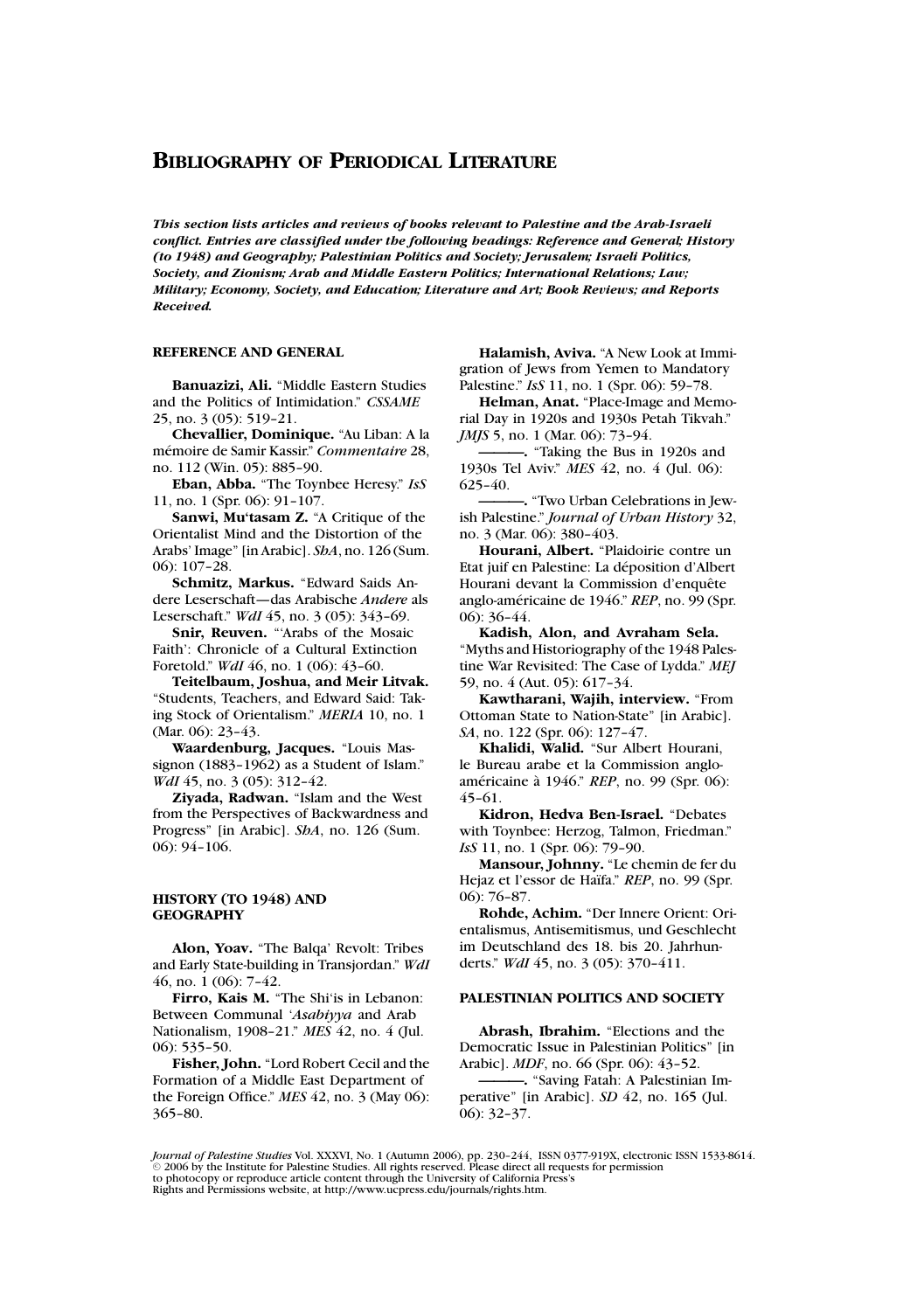**Abu Shamala, Nawaf M.** "The Future of Palestinian Workers in Israel" [in Arabic]. *SD* 42, no. 165 (Jul. 06): 76–79.

**Abunimah, Ali, interview.** "The Electronic Intifada: *Tikkun* Talks Statehood with Ali Abunimah, the Publisher of America's Most Respected Palestinian Website." *Tikkun* 21, no. 3 (27 Apr. 06): 51– 54.

**Al-Ali, Mahmud.** "The Loss of Unity among Palestinian Refugees in Lebanon." *NFW* 22, no. 4 (Apr. 06): 29–32.

**Baumgarten, Helga.** "Die Hamas: Wahlsieg in Palästina 2006." Orient 47, no. 1 (06): 26–59.

**———.** "Marwan Barghuti." *Orient* 47, no. 1 (06): 17–25.

**Bishara, Azmi.** "Palestine: Where To?" [in Arabic]. *MA* 29, no. 329 (Jul. 06): 6–18.

**Bucaille, Laeticia.** "Hamas: Du terrorisme a la négociation?" *Politique Internationale*, no. 111 (06): 245–64.

**Conover, Ted.** "The Checkpoint." *Atlantic Monthly* 297, no. 2 (Mar. 06): 72–88.

**Dessuki, Abu Bakr.** "Hamas under Siege" [in Arabic]. *SD* 42, no. 165 (Jul. 06): 132–38.

**Dwayk, 'Aziz, interview.** "The Palestinian Elections" [in Arabic]. *MDF*, no. 66 (Spr. 06): 60–64.

**Elmusa, Sharif S.** "Greater Palestine: Matching Demography, Geography, and Heart." *AWG* 8, no. 3 (05): 156–60.

**Falah, Ghazi-Walid.** "Is a Two-State Solution to the Israeli-Palestinian Conflict Still Possible?" *AWG* 8, no. 3 (05): 104–8.

**Feldman, Ilana.** "Everyday Government in Extraordinary Times: Persistence and Authority in Gaza's Civil Service, 1917–1967." *CSSH* 47, no. 4 (Oct. 05): 863-91.

**Ghanem, Hunaida.** "The Politics of Thanatos: Life and Death under the Shadow of Occupation." *NFW* 22, no. 4 (Apr. 06): 26–28.

**Gutwein, Danny.** "Some Comments on the Class Foundations of the Occupation." *NFW* 22, no. 4 (Apr. 06): 16–20.

Haniyé, Akram. "Le jour d'après le mercredi du grand retournement." *REP*, no. 99 (Spr. 06): 5–10.

**Heacock, Roger.** "Un internationaliste en Palestine (suite)." *CM*, no. 56 (Win. 05– 06): 185–94.

**Hroub, Khaled.** "A 'New Hamas' through Its New Documents." *JPS* 35, no. 4 (Sum. 06): 6–27.

**Hurani, Faysal.** "The Palestinian Elections' Surprise" [in Arabic]. *MDF*, no. 66 (Spr. 06): 21–28.

**Hussein, Yamila.** "The Stone and the Pen: Palestinian Education during the 1987 Intifada." *Radical Teacher*, no. 74 (Sep. 05): 17–22.

**Ibrahim, Nassar.** "The Next Palestinian Government: External Pressures and Internal Wagers." *NFW* 22, no. 3 (Mar. 06): 6–8.

**Jad, Imad.** "The Expected Consequences of Palestinian and Israeli Elections on the Palestine Question" [in Arabic]. *ShA*, no. 126 (Sum. 06): 12–23.

**Jarbawi, Ali.** "The Remaining Palestinian Options." *AWG* 8, no. 3 (05): 118–21.

**———.** "Palestine and the New Era." *MDF*, no. 66 (Spr. 06): 7–20.

**Juma', Muhammad.** "Hamas and Fatah: Open Conflict Scenarios" [in Arabic]. *SD* 42, no. 165 (Jul. 06): 124–27.

**Kahn, Zacharia.** "The Hamas Gamble." *JMEG* 1, no. 3 (Jan.–Mar. 06): 85–96.

**Kayyali, Majid.** "The Political Calculations of the Palestinian Elections [in Arabic]." *MDF*, no. 66 (Spr. 06): 29–42.

**Kershner, Isabel.** "Disengaged: Palestinians Don't Think Ariel Sharon's Fate Will Affect Theirs." *New Republic* 234, no. 4749 (23 Jan. 06): 18–19.

**Al-Kidwa, Nasser, interview.** "The Palestinian Elections" [in Arabic]. *MDF*, no. 66 (Spr. 06): 53–59.

**Lavi, Tamar, and Zahava Solomon.** "Palestinian Youth of the Intifada: PTSD and Future Orientation." *Journal of the American Academy of Child and Adolescent Psychiatry* 44, no. 11 (Nov. 05): 1176–83.

**Le Roy, Thierry.** "Le vote Hamas: Quoi de neuf?" *REP*, no. 99 (Spr. 06): 11–15.

**Meynier, Gilbert.** "Palestine: Retourner au politique." *CM*, no. 56 (Win. 05–06): 163– 72.

**Moughrabi, Fouad.** "Waiting for the Barbarians: When Palestine Becomes Finland." *AWG* 8, no. 3 (05): 130–32.

**Remhi, Mahmud, interview.** "The Palestinian Elections" [in Arabic]. *MDF*, no. 66 (Spr. 06): 65–66.

**Remnick, David.** "The Democracy Game: Hamas in Power." *New Yorker* (26 Feb. 06): 58–69.

**Rubin, Barry.** "The Decline and Fall of the Palestinian Nationalist Movement." *MERIA* 10, no. 2 (Jun. 06): 138–52.

**Siegman, Henry.** "Hamas: The Last Chance for Peace?" *New York Review of Books* 53, no. 7 (27 Apr. 06): n.p.

**Tamimi, Azzam.** "Interview: Hamas in Power." *MEP* 13, no. 2 (Sum. 06): 23–29.

**Vuillemenot, Anne-Marie.** "Femmes bombes humaines: Les cas palestinien et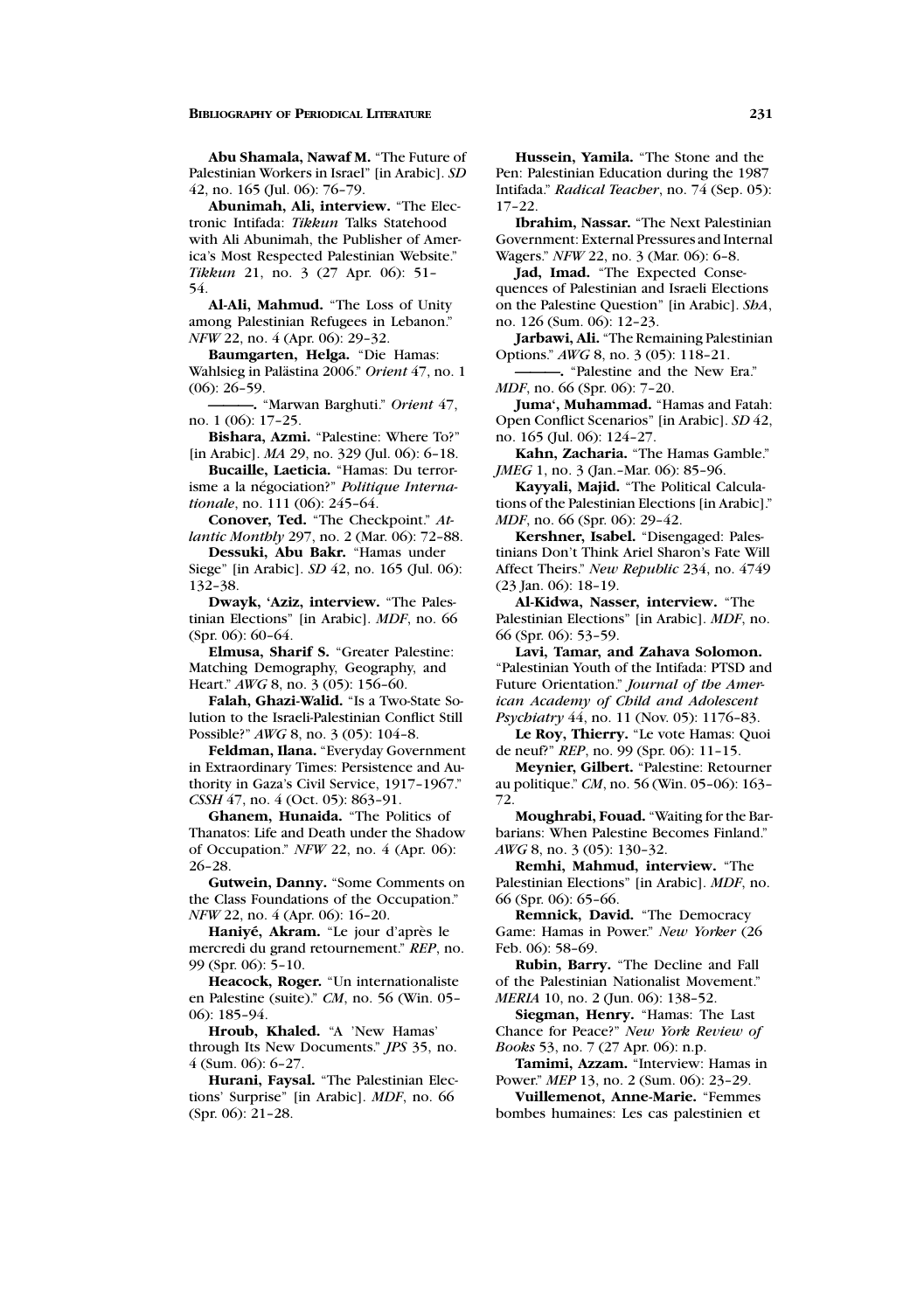tchétchène." Maghreb-Machrek, no. 186 (Win. 05–06): 43–58.

**Wishah, Um Jabr.** "The 1948 War and Its Aftermath." *JPS* 35, no. 4 (Sum. 06): 54–62.

**Yaari, Ehud.** "Fight Delay: Inside the Hamas Strategy." *New Republic* 234, no. 4752 (13 Feb. 06): 13–14.

**Zweiri, Mahjoob.** "The Hamas Victory: Shifting Sands or Major Earthquake?" *Third World Quarterly* 27, no. 4 (May 06): 675–87.

### **ISRAELI POLITICS, SOCIETY, AND ZIONISM**

**Adler, Irit, Noah Lewin-Epstein, and** Yossi Shavit. "Ethnic Stratification and Place of Residence in Israel: A Truism Revisited." *Research in Social Stratification and Mobility* 23, no. 1 (05): 153–90.

**Ajrami, Ashraf.** "Shmuel's Optimism in the Face of Heart Disease." *IPPHM* 2, no. 3 (Apr.–May 06): 26–27.

**Anwar, Ahmad F.** "The Harvard Study in the Israeli Media" [in Arabic]. *SD* 42, no. 165 (Jul. 06): 194–96.

**Arab Association of Human Rights.** "Behind the Walls: Separation Walls between Arabs and Jews in Mixed Cities and Neighborhoods in Israel." *NFW* 22, no. 3 (Mar. 06): 15–19.

**Avrami, Shirley.** "'I Wish He Had Died in the War': Suicide Survivors—The Israeli Case." *Omega: The Journal of Death and Dying* 51, no. 1 (05): 65–76.

**Barak, Oren, and Gabriel Sheffer.** "Israel's 'Security Network' and Its Impact: An Exploration of a New Approach." *IJMES* 38, no. 2 (May 06): 235–61.

**Blecher, Robert.** "Citizens without Sovereignty: Transfer and Ethnic Cleansing in Israel." *CSSH* 47, no. 4 (Oct. 05): 725–54.

**Chazan, Meir.** "The Murder of Moshe Barsky: Transformations in Ethos, Pathos, and Myth." *IsA* 12, no. 2 (Apr. 06): 284–306.

**Collins-Kreiner, N., Y. Mansfeld, and N. Kliot.** "The Reflection of a Political Conflict in Mapping: The Case of Israel's Borders and Frontiers." *MES* 42, no. 3 (May 06): 381–408.

**Eisikovits, Rikva A.** "Perspectives of Young Immigrants from the Former USSR on Voting and Politics in Israel." *Theory and Research in Social Education* 33, no. 4 (05): 454–75.

**Friedman, Josh B.** "Defensible Borders: 'Settlers' in the Contemporary Liberal Zionist Discourse." *NFW* 22, no. 3 (Mar. 06): 9–13.

Halevi, Ran. "Israël et l'idée de la

frontière." *Commentaire* 28, no. 112 (Win. 05): 863–70.

**Halevi, Yossi K.** "Forward Pass: With Hamas on the Border, Can Israel's New Center Hold?" *New Republic* 234, no. 4752 (13 Feb. 06): 15–16.

**———.** "Past Perfect: How Sharon's Successor Could Succeed." *New Republic* 234, no. 4749 (23 Jan. 06): 20–22.

**Halevy, Efraim.** "PA Confidential: The Former Head of the Mossad Has Some Advice for the New Palestinian Prime Minister." *New Republic* 234, no. 4757–58 (20 Mar. 06): 13– 15.

**Halkin, Hillel.** "Israel after Disengagement." *Commentary* 120, no. 3 (Oct. 03): 23–30.

**———.** "Israel's Media Problem." *Commentary* 121, no. 2 (Feb. 06): 54–58.

**———.** "What Israel Did (and Did Not) Vote For." *Commentary* 121, no. 5 (May 06): 37–44.

**Hassner, Ron E.** "Fighting Insurgency on Sacred Ground." *WQ* 29, no. 2 (Spr. 06): 149–66.

**Heller, Joseph.** "Alternative Narratives and Collective Memories: Israel's New Historians and the Use of Historical Context." *MES* 42, no. 4 (Jul. 06): 571-86.

**Herzog, Sergio.** "Public Perceptions of Crime Seriousness: A Comparison of Social Divisions in Israel." *IsLR* 39, no. 1 (Mar. 06): 57–80.

**Jamal, Amal, and 'Aziz Haydar.** "The 17th Knesset Elections: Views and Analysis by 1948 Arab Writers" [in Arabic]. *MDF*, no. 66 (Spr. 06): 132–38.

**Jirayssi, Barhum.** "The 17th Knesset Configuration and Features" [in Arabic]. *MDF*, no. 66 (Spr. 06): 130–31.

**———.** "The Israeli Elections: Why the Center? And What Is It Exactly [in Arabic]." *MDF*, no. 66 (Spr. 06): 148–53.

**Kaplan, Eran.** "From Jabotinsky to Kadima: Israeli Conservatism Is Not Dead. Historian Eran Kaplan Puts the Kadima Party under the Right Microscope." *Tikkun* 21, no. 3 (27 Apr. 06): 47–50.

**Kelman, H. C.** "The Psychological Impact of the Sadat Visit on Israeli Society." *Peace and Conflict* 11, no. 2 (05): 111–36.

**Khamaisi, Rassem.** "Environmental Policies and Spatial Control: The Case of the Arab Localities Development in Israel." *ASQ* 28, no. 1 (Win. 06): 33–54.

**Khazzoom, Aziza.** "On Ethnic Categories for Research in Israel: New Data on an Old Issue." *Research in Social Stratification and Mobility* 23, no. 1 (05): 191–226.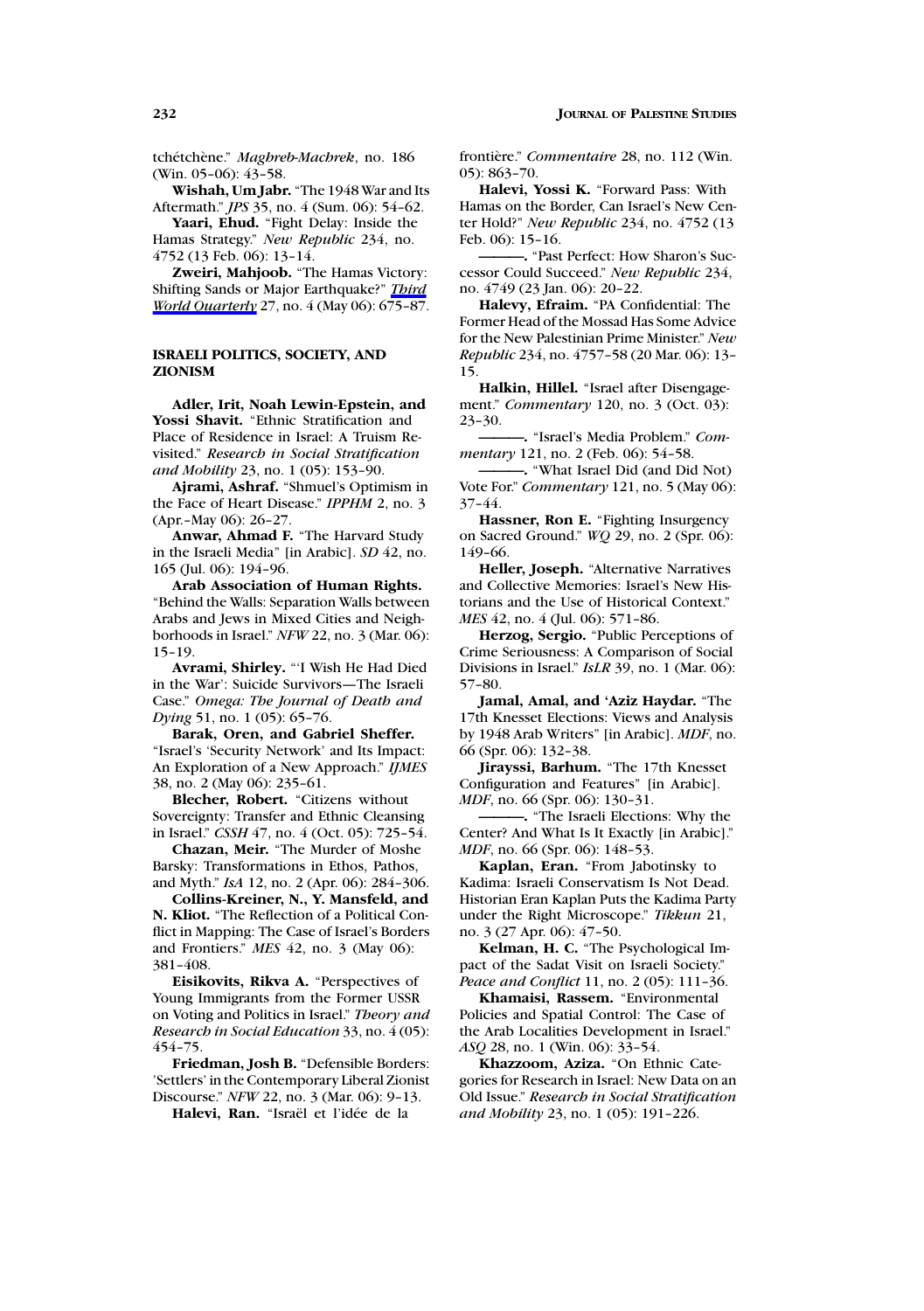**Kleinberg, Aviad, and Pierre-**

**Emmanuel Dauzat.** "L'enchantement du judaïsme: Angoisses et énigmes israéliennes." *D´ebat*, no. 137 (05): 119–33.

**Lapkin, Ted.** "The Strange Mythology of Anti-Zionism." *Quadrant* 49, no. 12 (Dec. 05): 21–27.

**Or, Theodor.** "The Report by the State Commission of Inquiry into the Events of October 2000." *IsS* 11, no. 2 (Sum. 06): 25–53.

**Pedatzur, Reuven.** "Israel: Coping with a Proliferated Region." *Contemporary Security Policy* 26, no. 3 (Dec. 05): 621–38.

**Peled, Yoav.** "Zionist Realities." *New Left Review*, no. 38 (Mar.–Apr. 06): 21–36.

**Pintel-Ginsberg, Idit.** "Narrating the Past: 'New Year of the Trees' Celebrations in Modern Israel." *IsS* 11, no. 1 (Spr. 06): 174–93.

**Plessner, Yakir, and Warren Young.** "Economists, Government, and Economic Policymaking in Israel: From 'Crawling Peg' to 'Cold Turkey'." *History of Political Economy* 37, Supplement (05): 293–313.

**Reich, Zvi.** "New Technologies, Old Practices: The Conservative Revolution in Communication between Reporters and News Sources in the Israeli Press." *Journalism and Mass Communication Quarterly* 82, no. 3 (05): 552–70.

**Reinhart, Tanya, interview.** "Elections, Occupation, and Solidarity: An Interview with Professor Tanya Reinhart." *NFW* 22, no. 4 (Apr. 06): 7–11.

**Roffman, Eleanor.** "Roadblocks to Learning: Studying under Fire in Israel." *Radical Teacher*, no. 74 (Sep. 05): 23– 28.

**Schejter, Amit M.** "'The People Shall Dwell Alone': The Effect of Transfrontier Broadcasting on Freedom of Speech and Information in Israel." *North Carolina Journal of International Law and Commercial Regulation* 31, no. 2 (05): 337–76.

**Schneider, William.** "Can a Centrist Political Party Thrive in Israel without Ariel Sharon?" *National Journal* 38, no. 2 (14 Jan. 06): 56–63.

**Shenhav, Shaul R.** "A Worthless Flock with No Shepherd: Bechor Shalom Shitrit's Representation-based Approach to Political Crisis Resolution." *IsA* 12, no. 2 (Apr. 06): 253–67.

**Shimony, Tali T.** "Gender Socialization in National Education and the Formation of a New State: Israel as a Case Study." *History of Education* 34, no. 6 (Nov. 05): 639– 56.

**Shuman, Na'ima.** "Zionism and Globalization: A War on Nations" [in Arabic]. *SA*, no. 122 (Spr. 06): 151–63.

**Smaysim, Hamida.** "Zionist Propaganda in Russia" [in Arabic]. *MA* 29, no. 327 (May 06): 94–110.

**Solomon, Zahava, and Tamar Lavi.** "Israeli Youth in the Second Intifada: PTSD and Future Orientation." *Journal of the American Academy of Child and Adolescent Psychiatry* 44, no. 11 (Nov. 05): 1167–75.

**Timor, Uri.** "Privatization of Prisons in Israel: Gains and Risks." *IsLR* 39, no. 1 (Mar. 06): 81–104.

**Warschawski, Michel.** "The 17th Knesset Elections: A Drive to Normalcy and Separation." *JPS* 35, no. 4 (Sum. 06): 44– 53.

**Waxman, Dov.** "Israel's Dilemma: Unity or Peace?" *IsA* 12, no. 2 (Apr. 06): 195–220.

**Wertheimer, Jack.** "Jews and the Jewish Birthrate." *Commentary* 120, no. 3 (Oct. 05): 39–44.

**Yahel, Havatzelet.** "Land Disputes between the Negev Bedouin and Israel." *IsS* 11, no. 2 (Sum. 06): 1–22.

**Zahalika, Jamal.** "The Results of the Israeli Elections: An Evaluation" [in Arabic]. *MDF*, no. 66 (Spr. 06): 143–47.

**Zamir, Itzhak.** "Equality of Rights for Arabs in Israel" [in Hebrew]. *Mishpat Umimshal* 9, no. 1 (Nov. 04): 11–38.

**Zilberfarb, Ben-Zion.** "From Boom to Bust: The Israeli Economy 1990–2003." *IsA* 12, no. 2 (Apr. 06): 221–33.

### **ARAB AND MIDDLE EASTERN POLITICS**

**Abdallah, Charles.** "Un printemps, oui, mais pour qui?" *CM*, no. 56 (Win. 05–06):  $27 - 40.$ 

**Abu Amud, Muhammad S.** "Egyptian Foreign Policy in the Arab World" [in Arabic]. *SD* 42, no. 165 (Jul. 06): 42–43.

**Abu-Fadl, Muhammad.** "Israeli Mechanisms to Bring Down the Hamas Government" [in Arabic]. *SD* 42, no. 165 (Jul. 06): 128–31.

**Agilli, Mustafa.** "Turkey's Regional Relations and Role" [in Arabic]. *SA*, no. 122 (Spr. 06): 27–64.

**Ahmad, Adel M.** "A Peaceful Nuclear Program for Egypt" [in Arabic]. *SD* 42, no. 165 (Jul. 06): 178–80.

**Atran, Scott.** "The Moral Logic and Growth of Suicide Terrorism." *WQ* 29, no. 2 (Spr. 06): 127–47.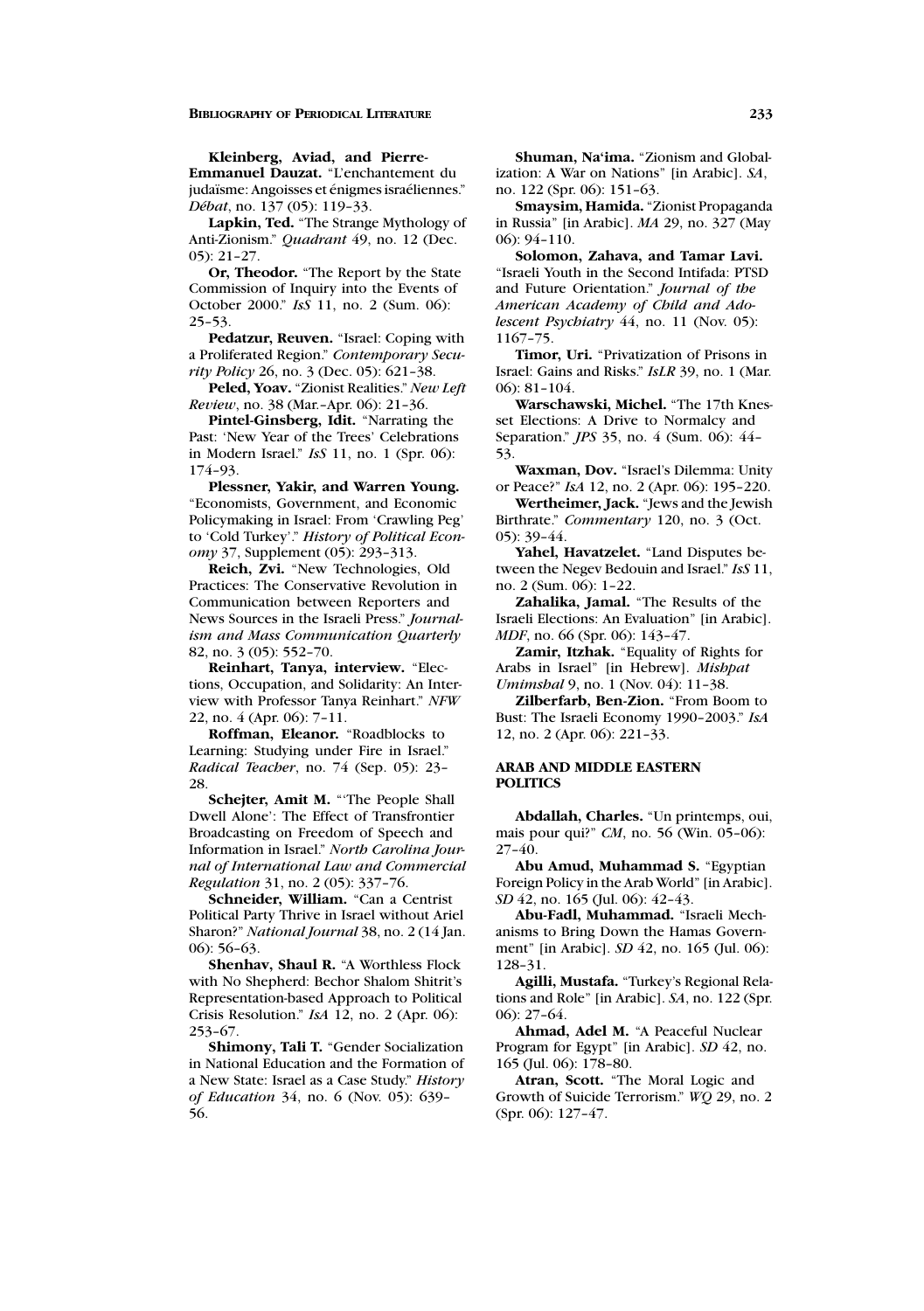Ayoub, Hassan. "Déploiement

géographique des banques commerciales et cohésion sociale." *CM*, no. 56 (Win. 05-06): 131–44.

**Ben-Porat, Guy.** "Markets and Fences: Illusions of Peace." *MEJ* 60, no. 2 (Spr. 06): 311–28.

**Bilqaziz, 'Abd al-Ilah.** "Arab Political Liberalism" [in Arabic]. *ShA*, no. 126 (Sum. 06): 65–73.

**Bindenagel, James D.** "Israeli Withdrawal: Sowing Seeds of Peace in Gaza." *South African Journal of International Affairs* 12, no. 2 (Win.–Spr. 05): 95–104.

**Blanc, Pierre.** "Développement régional et cohésion 'nationale'." *CM*, no. 56 (Win. 05–06): 115–30.

**———.** "De la tutelle `a la coop´eration. La difficile transition des relations syrolibanaises." *CM*, no. 56 (Win. 05–06): 55–70.

**Corm, Georges.** "Sortir du cercle vicieux et du statut d'état tampon?" CM, no. 56 (Win. 05–06): 99–108.

**De Soto, Alvaro, interview.** "On Resuming the Peace Process." *IPPHM* 2, no. 3 (Apr.–May 06): 18–19.

Dieckhoff, Alain. "Israël-Palestine: Comment sortir de l'impasse." *Politique Internationale*, no. 111 (06): 225-44.

**Diker, Dan, and Pinchas Inbari.** "Reenergizing a West Bank-Jordan Alliance: Are Plans for a New Jordanian-Palestinian Federation Being Dusted Off?" *MEQ* 13, no. 2 (Spr. 06): 29–36.

**Encel, Frédéric.** "La Syrie, homme malade du Proche-Orient." *Commentaire* 28, no. 110 (Sum. 05): 383–92.

**El Ezzi, Ghassan.** "Printemps libanais?" *CM*, no. 56 (Win. 05–06): 9–26.

**Al-Habbib, Suhayl.** "The Political Mind, Confrontation, and Cultural Legacy: Attempting to Explain Defeat" [in Arabic]. *MA* 29, no. 329 (Jul. 06): 63–86.

**Hamash, Munir.** "The Political Economy of Corruption" [in Arabic]. *MA* 29, no. 328 (Jun. 06): 60–86.

**Heper, Metin, and Itzkowitz-Shifrinson Josh.** "Civil-Military Relations in Israel and Turkey." *Journal of Political and Military Sociology* 33, no. 2 (05): 231– 48.

**Horton, John.** "Hizb-ut Tahrir: Nihilism or Realism?" *JMEG* 1, no. 3 (Jan.–Mar. 06): 71–84.

**El-Kareh, Rudolph.** "Entre l'esprit de Barcelone et l'ivresse de l'Empire." *REP*, no. 99 (Spr. 06): 28–35.

**Kestler, Evelyne.** "La tutelle change de main." *CM*, no. 56 (Win. 05–06): 71–82.

Khalife, Ali. "La place de la religion à l'école." *CM*, no. 56 (Win. 05-06): 145-62. **Kishk, Ashraf.** "Iran's Regional Al-

liances." *SD* 42, no. 165 (Jul. 06): 116–19. **Kramer, Gudrun.** "Gute Regierungs-

fuhrung: Neue Stimmen aus der islamischen Welt." *Verfassung und Recht in Ubersee* 38, no. 3 (05): 258–75.

**Kumaraswamy, P. R.** "Who Am I? The Identity Crisis in the Middle East." *MERIA* 10, no. 1 (Mar. 06): 63–73.

**Looney, Robert E.** "Middle East Reform Initiatives: A Stage-Theory Perspective." *International Journal on World Peace* 22, no. 1 (Jan. 05): 13–34.

**Lynfield, Ben.** "Replacing the Roadmap: Despite the Hype, Sharon Left Israel without a Peace Plan." *Tikkun* 21, no. 2 (27 Apr. 06): 52–55.

**Malkawi, Bashar H.** "Anatomy of the Case of Arab Countries and the WTO." *Arab Law Quarterly* 20, no. 2 (06): 110–51.

**McCormack, Elizabeth A.** "The Politics of Virtue: How Globalization Affects Peacebuilding in Israel/Palestine (1994–2000)." *Canadian Journal of Development Studies* 26, no. 4 (05): 817–34.

**Moubayed, Sami.** "Talal: The Sad Story of the King of Jordan." *al-Mashriq* 4, no. 15  $(06)$ : 55–68.

**Muravchik, Joshua.** "Among Arab Reformers." *Commentary* 120, no. 2 (Sep. 05): 45–52.

**Newman, David.** "There Is No Solution Other than a Two-State Solution." *AWG* 8, no. 3 (05): 153–55.

**Nizameddin, Talal.** "The Political Economy of Lebanon under Rafiq Hariri: An Interpretation." *MEJ* 60, no. 1 (Win. 06): 95–114.

**Nur al-Din, Muhammad.** "Turkey's Regional Policy between Internal Sensitivities and Foreign Considerations" [in Arabic]. *ShA*, no. 126 (Sum. 06): 76–83.

**Rashid, Samih.** "The Arab Stance toward Iran's Nuclear Capabilities" [in Arabic]. *SD* 42, no. 165 (Jul. 06): 120–23.

**Reuveny, Rafael.** "The Binational State and the Colonial Imperative: Israeli-Palestinian Conflict in Historical Perspective." *AWG* 8, no. 3 (05): 109–17.

**Rowayheb, Marwan G.** "Lebanese Militias: A New Perspective." *MES* 42, no. 2 (Mar. 06): 303–18.

**Ryan, Curtis R.** "The Odd Couple: Ending the Jordanian-Syrian 'Cold War'." *MEJ* 60, no. 1 (Win. 06): 33–56.

Saad, Abdo. "Le système électoral majoritaire freine l'avancée démocratique." CM, no. 56 (Win. 05–06): 109–14.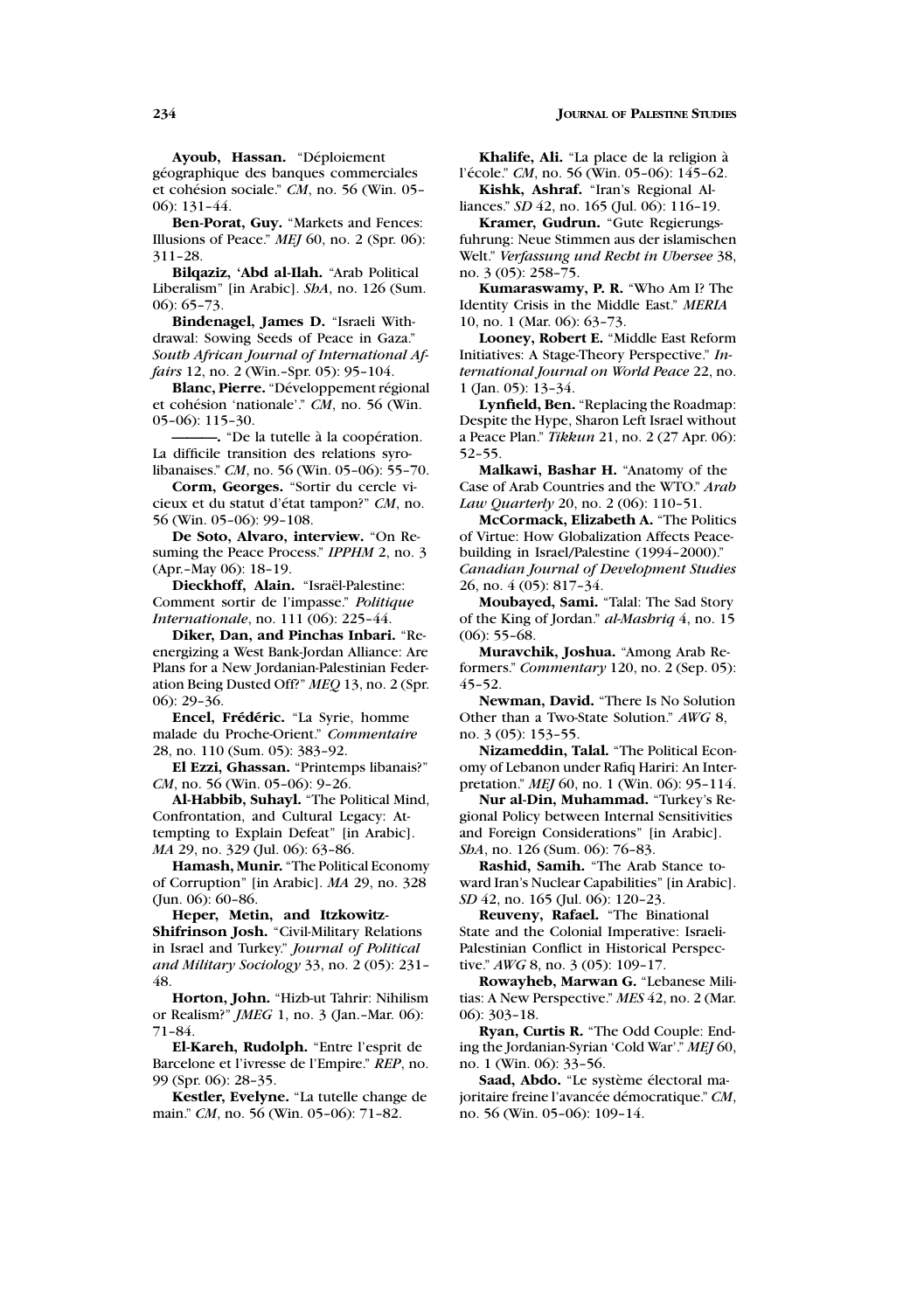**Safi, Walid.** "Une nouvelle renaissance est-elle possible." *CM*, no. 56 (Win. 05–06): 41–55.

**Safieddine, Hisham.** "Lebanon: Truth Postponed." *al-Mashriq* 4, no. 15 (06): 49– 52.

**Sakr, Naomi.** "Foreign Support for Media Freedom Advocacy in the Arab Mediterranean: Globalization from Above or Below?" *MP* 11, no. 1 (Mar. 06): 1-20.

Salhab, Sami. "La résolution 1559 du Conseil de sécurité et l'accord de Taëf." CM, no. 56 (Win. 05–06): 83–98.

**Samii, Abbas W.** "Shiites in Lebanon: The Key to Democracy." *MEP* 13, no. 2 (Sum. 06): 30–37.

**Sayigh, Yezid.** "Closing Window of Opportunity for the Two-State Solution?" *AWG* 8, no. 3 (05): 122–24.

**Schnell, Izhak.** "A Route Leading to Separation and Peace." *AWG* 8, no. 3 (05): 147–52.

**Spyer, Jonathan.** "Failure and Longevity: The Dominant Political Order of the Middle East." *MERIA* 10, no. 2 (Jun. 06): 121–37.

**Tilley, Virginia.** "From 'Jewish State and Arab State' to 'Israel and Palestine'? International Norms, Ethnocracy, and the Two-State Solution." *AWG* 8, no. 3 (05): 140– 46.

**Vicenzino, Marco.** "Syria's Existential Crisis." *Journal of Middle Eastern Geopolitics* 1, no. 2 (Oct.–Dec. 05): 17–20.

**Williams, John.** "Circumstantial Pragmatism: The Flexible Ideology of the Lebanese Hizbullah." *JMEG* 1, no. 3 (Jan.– Mar. 06): 37–50.

**Yiftachel, Oren.** "Neither Two States nor One: The Disengagement and 'Creeping Apartheid' in Israel/Palestine." *AWG* 8, no. 3 (05): 125–29.

**Zisser, Eyal.** "What Does the Future Hold for Syria?" *MERIA* 10, no. 2 (Jun. 06): 84–107.

**———.** "Who's Afraid of Syrian Nationalism? National and State Identity in Syria." *MES* 42, no. 2 (Mar. 06): 179–89.

#### **INTERNATIONAL RELATIONS**

**Aruri, Naseer H.** "U.S. Policy and the Single State in Palestine/Israel." *AWG* 8, no. 3 (05): 133–39.

**Ayoob, Mohammed.** "The Middle East in 2025: Implications for U.S. Policy." *MEP* 13, no. 2 (Sum. 06): 148–61.

**Bhoumik, Arounabha.** "Democratic Responses to Terrorism: A Comparative

Study of the United States, Israel, and India." *Denver Journal of International Law and Policy* 33, no. 2 (Mar. 05): 285–346.

**Bourtman, Ilya.** "Putin and Russia's Middle Eastern Policy." *MERIA* 10, no. 2 (Jun. 06): 1–15.

**Braude, Joseph.** "Aid and a Bet: If the United States Cuts Off Funds for the Palestinian Authority, Hamas Will Likely Turn to Iran. Maybe That's Not Such a Bad Thing." *New Republic* 234, no. 4752 (13 Feb. 06): 17–18.

**Davidson, Lawrence.** "Privatizing Foreign Policy." *MEP* 13, no. 2 (Sum. 06): 134– 47.

**Delpech, Thérèse.** "Trois principes pour l'Europe au Moyen-Orient." *Commentaire* 28, no. 110 (Sum. 05): 375–82.

**Ghandur, Abir.** "EU Partnership with the Arabs and Israel: A Comparative Study" [in Arabic]. *SD* 42, no. 165 (Jul. 06): 8–27.

**Gottheil, Fred.** "UNRWA and Moral Hazard." *MES* 42, no. 3 (May 06): 409–21.

**Halevi, Ilan.** "Vers une guerre des civilisations? L'affaire des caricature du Prophète." *REP*, no. 99 (Spr. 06): 17–21.

**Hanna, Elias.** "Will Events in the Region Contribute to the Passing of American Imperial Ambitions?" [in Arabic]. *ShA*, no. 126 (Sum. 06): 24–41.

**Hinnebusch, Raymond.** "Defying the Hegemon: Syria, the U.S., and the Iraq War." *al-Mashriq* 4, no. 15 (06): 13–40.

**Hossein-Zadeh, Ismael.** "The Muslim World and the West: The Roots of Conflict." *ASQ* 27, no. 3 (Sum. 05): 1–20.

**Katz, Mark N.** "Putin's Foreign Policy toward Syria." *MERIA* 10, no. 1 (Mar. 06): 53–62.

**Lochery, Neill.** "Learning the Lessons: Peacemaking in Israel and Northern Ireland." *IsA* 12, no. 2 (Apr. 06): 234-52.

**Margalit, Avishai.** "Story of Ambivalence or Pure Love: Israelis and America." *Social Research* 72, no. 4 (Win. 05): 825– 30.

**Massing, Michael.** "The Storm over the Israel Lobby." *New York Review of Books* 53, no. 10 (8 June 2006): 64–69, 73.

**Al-Massiri, 'Abd al-Wahab.** "U.S. Strategic Interests and the Impact of the Israel Lobby" [in Arabic]. *SD* 42, no. 165 (Jul. 06): 188–93.

**Munch-Heubner, Peter L. ¨** "Aus dem Chaos und aus der Krise: Die diplomatischen Beziehungen zwischen Deutschland und Israel und ihr Beginn vor vierzig Jahren." *Politische Studien* 56, no. 403 (Sep.–Oct. 05): 118–26.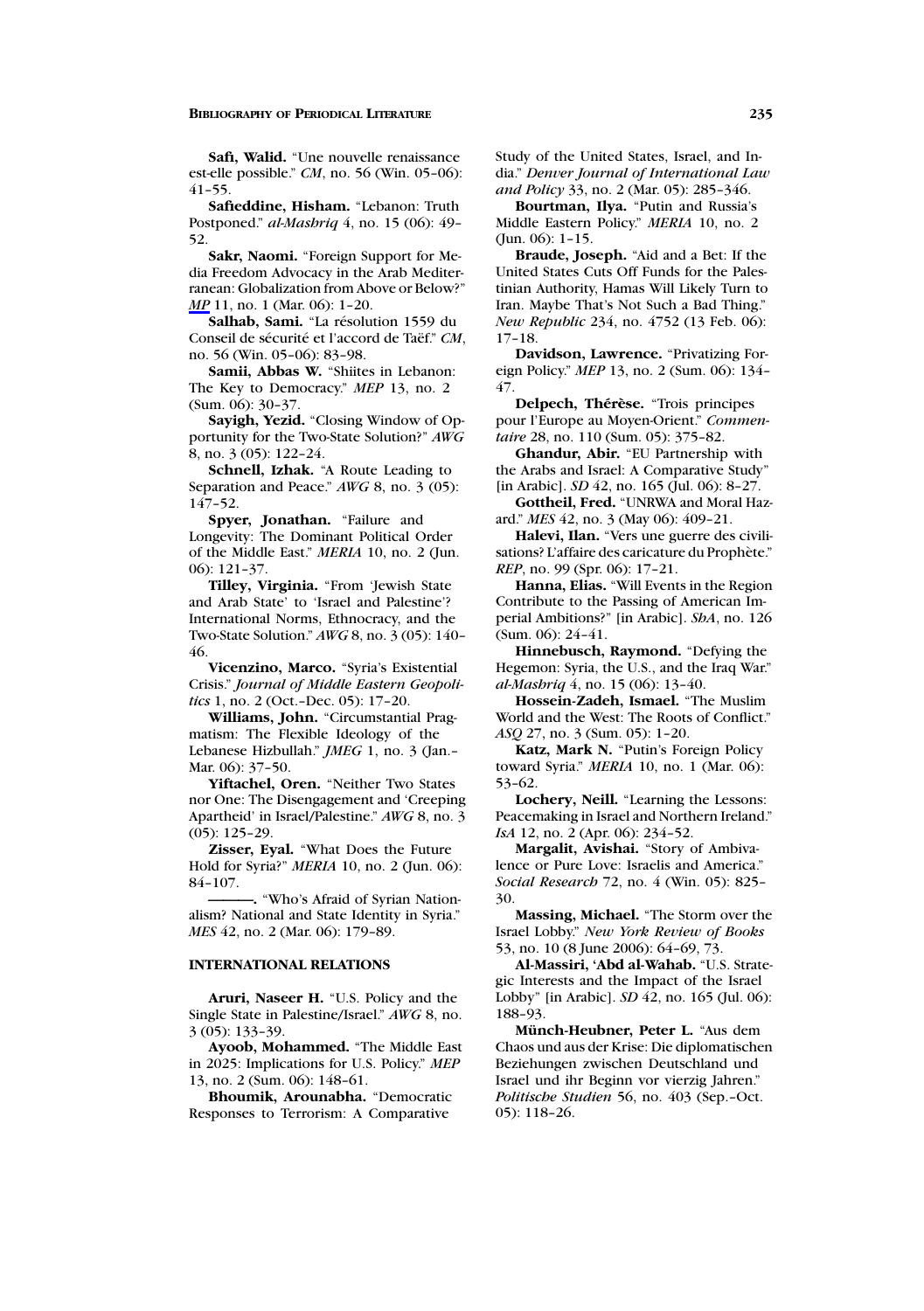**Mearsheimer, John, and Stephen Walt.** "The Israel Lobby." *London Review of Books* 27, no. 6 (23 Mar. 06): 3, 5–12.

**———.** "The Israel Lobby" [in Arabic]. *ShA*, no. 126 (Sum. 06): 13–62.

**Ottolenghi, Emanuele.** "Europe's 'Good Jews': On the Continent, the Morally Correct Way to Show Concern for the Jewish State is to Defame It." *Commentary* 120, no. 5 (Dec. 05): 42–46.

**Parsi, Trita.** "Ahmadinejad's Rhetoric and the Essence of the Israeli-Iranian Clash." *European Journal of Iranian Studies* 1, no. 1 (Win. 05): 7–10.

**Pryce-Jones, David.** "La diplomatie française, les Juifs et les Arabes." Commen*taire* 28, no. 112 (Win. 05): 833–58.

**Ratti, Luca.** "NATO's Developing Role in the Mediterranean and Greater Middle East: Out of the Area but Not Out of Business." *JMEG* 1, no. 3 (Jan.–Mar. 06): 5-16.

**Toktas, Sule.** "Turkey's Jews and Their Immigration to Israel." *MES* 42, no. 3 (May 06): 505–19.

**Trevisan Semi, Emanuela.** "The Celebration of Civil Israeli Religion in Italy." *JMJS* 5, no. 1 (Mar. 06): 95–108.

#### **LAW**

**Agmon-Gonnen, Michal.** "Judicial Independence: The Threat from Within." *IsLR* 38, no. 3 (Dec. 05): 120–53.

**Ben-Naftali, Orna.** "'A La Recherche du Temps Perdu': Rethinking Article 6 of the Fourth Geneva Convention in the Light of the Legal Consequences of the Construction of a Wall in the Occupied Palestinian Territory Advisory Opinion." *IsLR* 38, nos. 1–2 (Jul. 05): 211–29.

**Bradley, Kyle K.** "A Mending Wall: A Critical Look at the International Court of Justice's Analysis in its Advisory Opinion on the Legal Consequences of the Construction of a Wall in the Occupied Palestinian Territory." *Temple International and Comparative Law Journal* 19, no. 2 (Dec. 05): 419–48.

**Broude, Tomer.** "The Legitimacy of the ICJ's Advisory Competence in the Shadow of the Wall." *IsLR* 38, nos. 1–2 (Jul. 05): 189–210.

**Calvo-Goller, Karin.** "More than a Huge Imbalance: The ICJ's Advisory Opinion on the Legal Consequences of the Construction of the Barrier." *IsLR* 38, nos. 1–2 (Jul. 05): 165–88.

**Chemillier-Gendreau, Monique.** "Le mur et ses conséquences juridiques pour les gouvernements et les organisations internationales." *REP*, no. 99 (Spr. 06): 22–27.

**Cohen, Amichai.** "Administering the Territories: An Inquiry into the Application of International Humanitarian Law by the IDF in the Occupied Territories." *IsLR* 38, no. 3 (Dec. 05): 24–79.

**Cohen-Eliya, Moshe.** "The Formal and the Substantive Meanings of Proportionality in the Supreme Court's Decision Regarding the Security Fence." *IsLR* 38, nos. 1–2 (Jul. 05): 262–91.

**Dor, Gal, and Menahem Hofnung.** "Litigation as Political Participation." *IsS* 11, no. 2 (Sum. 06): 131–57.

**Dotan, Yoav.** "The Spillover Effect of Bills of Rights: A Comparative Assessment of the Impact of Bills of Rights in Canada and Israel." *American Journal of Comparative Law* 53, no. 2 (05): 293–342.

**Hirsch, Moshe.** "The Legal Status of Jerusalem Following the ICJ Advisory Opinion on the Separation Barrier." *IsLR* 38, nos. 1–2 (Jul. 05): 298–315.

**Kacowicz, Arie M.** "The Normative Dimension of International Relations and the Advisory Opinion of the ICJ on the Separation Barrier." *IsLR* 38, nos. 1–2 (Jul. 05): 348–57.

**Keidar, Nir.** "An Examination of the Authority of the Military Commander to Requisition Privately Owned Land for the Construction of the Separation Barrier." *IsLR* 38, nos. 1–2 (Jul. 05): 247–61.

**Kelly, Michael J.** "Critical Analysis of the International Court of Justice Ruling on Israel's Security Barrier." *Fordham International Law Journal* 29, no. 1 (Dec. 05): 181–228.

**Lapidoth, Ruth.** "The Advisory Opinion and the Jewish Settlements." *IsLR* 38, nos. 1–2 (Jul. 05): 292–97.

**Lewinsohn-Zamir, Daphna.** "The Impact of Economic Theory on the Israeli Case Law on Property." *IsLR* 39, no. 1 (Mar. 06): 5–38.

**Meydani, Assaf, and Shlomo Mizrahi.** "The Politics and Strategies of Defending Human Rights: The Israeli Case." *IsLR* 39, no. 1 (Mar. 06): 39–56.

**Mirsky, Yehudah.** "Human Rights, Democracy, and the Inescapability of Politics—Or, Human Dignity Thick and Thin." *IsLR* 38, nos. 1–2 (Jul. 05): 358–67.

**Nesheiwat, Ferris K.** "Honor Crimes in Jordan: Their Treatment under Islamic and Jordanian Criminal Laws." *Penn State International Law Review* 23, no. 2 (Fall 04): 251–82.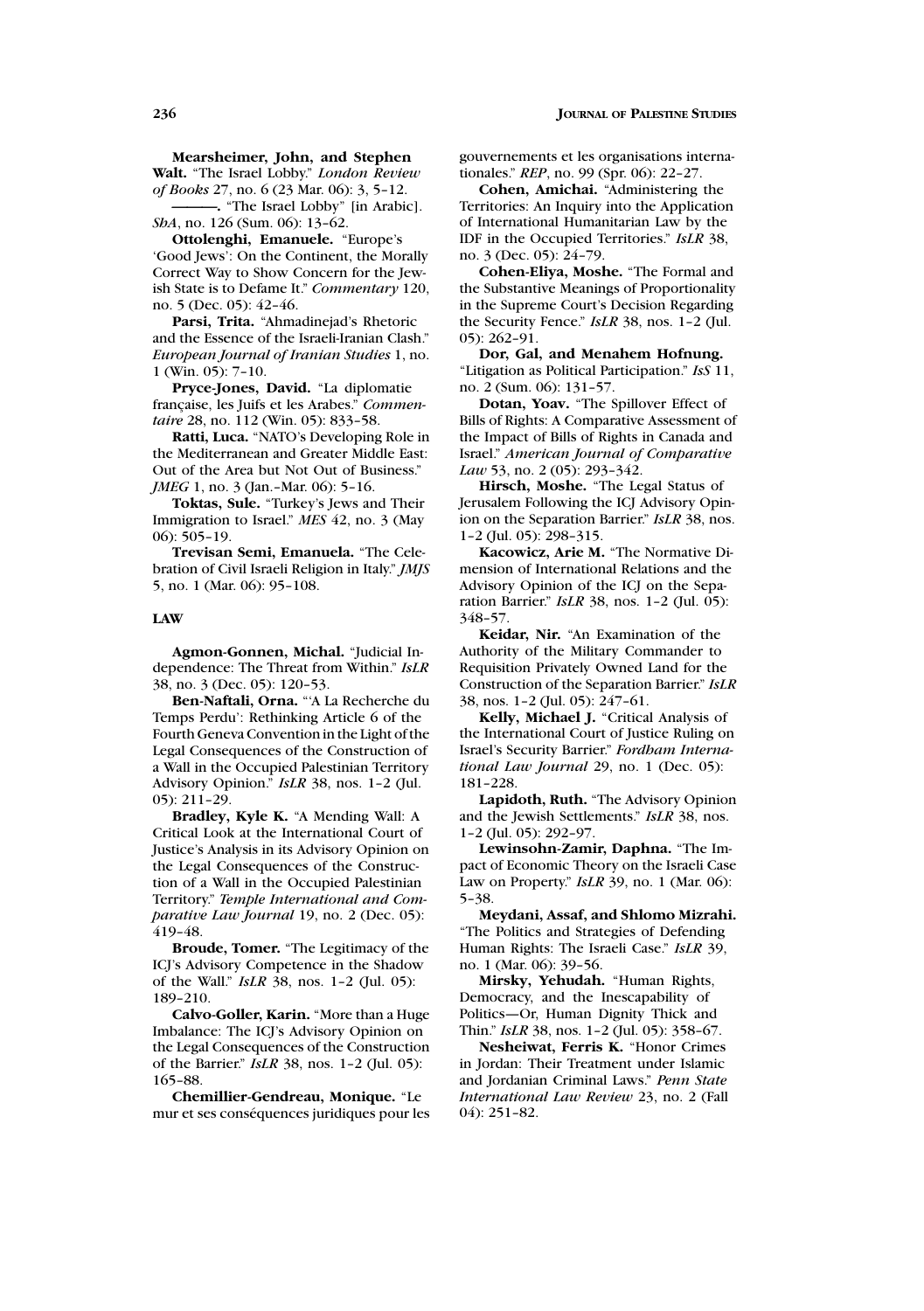**Pomerance, Michla.** "A Court of 'UN Law'." *IsLR* 38, nos. 1-2 (Jul. 05): 134-64.

**Rozin, Orit.** "The Austerity Policy and the Rule of Law: Relations between Government and Public in Fledgling Israel." *JMJS* 4, no. 3 (Nov. 05): 273–90.

**Sabel, Robbie.** "The International Court of Justice Decision on the Separation Barrier and the Green Line." *IsLR* 38, nos. 1–2 (Jul. 05): 316–40.

**Shany, Yuval.** "Separation Barrier Cases." *IsLR* 38, nos. 1–2 (Jul. 05): 230–46.

**Shoham, Efrat, Lior Gideon, David L. Weisburd, et al.** "When 'More' of a Program is Not Necessarily Better: Drug Prevention in the Sharon Prison." *IsLR* 39, no. 1 (Mar.  $06:105-26$ 

**Soffer, Oren.** "Judicial Review of Legislation in Israel: Problems and Implications of Possible Reform." *IsA* 12, no. 2 (Apr. 06): 307–29.

**Steinberg, Gerald M.** "The UN, the ICJ, and the Separation Barrier: War by Other Means." *IsLR* 38, nos. 1–2 (Jul. 05): 331–47.

**Tashjian, Joel S.** "Contentious Matters and the Advisory Power: The ICJ and Israel's Wall." *Chicago Journal of International Law* 6, no. 1 (Sum. 05): 427-38.

**Washington, Shaleeta.** "Transcending Rhetoric: Redressing Discrimination in Education in Bulgaria and Israel through Affirmative Action." *Penn State International Law Review* 23, no. 4 (Spr. 05): 969–98.

**Zachary, Shlomy.** "Between the Geneva Conventions: Where Does the Unlawful Combatant Belong?" *IsLR* 38, nos. 1–2 (Jul. 05): 378–301.

### **MILITARY**

**Bahgat, Gawdat.** "Israel and Nuclear Proliferation in the Middle East." *MEP* 13, no. 2 (Sum. 06): 113–33.

**Barak, Oren.** "Toward a Representative Military? The Transformation of the Lebanese Officer Corps since 1945." *MEJ* 60, no. 1 (Win. 06): 75–94.

**Ben-Shalom, Uzi, Zeev Lehrer, and Eyal Ben-Ari.** "Cohesion during Military Operations: A Field Study on Combat Units in the al-Aqsa Intifada." *Armed Forces and Society* 32, no. 1 (Oct. 05): 63–79.

**Eisikovits, Rivka A.** "Intercultural Learning among Russian Immigrant Recruits in the Israeli Army." *Armed Forces and Society* 32, no. 2 (Jan. 06): 292–306.

**Ginor, Isabella, and Gideon Remez.** "The Spymaster, the Communist, and Foxbats over Dimona: The USSR's Motive for

Instigating the Six-Day War." *IsS* 11, no. 2 (Sum. 06): 88–130.

**Kumaraswamy, P.R.** "At What Cost Israel-China Ties? Israel's Arms Sales to the Peoples' Republic of China are a Costly Blunder." *MEQ* 13, no. 2 (Spr. 06): 37–44.

**Popp, Roland.** "Stumbling Decidedly into the Six-Day War." *MEJ* 60, no. 2 (Spr. 06): 281–309.

**Shemesh, Moshe.** "The Fida'iyyun Organization's Contribution to the Descent to the Six-Day War." *IsS* 11, no. 1 (Spr. 06): 1–34.

#### **ECONOMY, SOCIETY, AND EDUCATION**

**Abdeen, Hani.** "Chronic Diseases in Palestine: The Rising Tide." *IPPHM* 2, no. 3 (Apr.–May 06): 4–7.

**———, and Lital Keinan-Boker.** "Chronic Diseases Prevention and Control." *IPPHM* 2, no. 3 (Apr.–May 06): 14–15.

**Akin, Mustafa S.** "Education and Fertility: A Panel Data Analysis for Middle Eastern Countries." *Journal of Developing Areas* 39, no. 1 (Fall 05): 55–69.

**Astor, Ron A., Rami Benbenishty, Amiram D. Vinokur, et al.** "Arab and Jewish Elementary School Students' Perceptions of Fear and School Violence: Understanding the Influence of School Context." *British Journal of Educational Psychology* 76, no. 1 (Mar. 06): 91–118.

**Brezis, Elise S.** "Disengagement: Can It Improve the Palestinian Economy? Observations." *IsA* 12, no. 2 (Apr. 06): 330–40.

**Cohen, Ariel.** "Blaming the United States, Israel, or Capitalism Is Not the Solution." *AJISS* 22, no. 3 (Sum. 05): 51–55.

**Elbadawi, Ibrahim A.** "Reviving Growth in the Arab World." *Economic Development and Cultural Change* 53, no. 2 (Jan. 05): 293–326.

**Erdreich, Lauren.** "Strategies against Patriarchy: Sexualized Political Activism of Palestinian Israeli Women on Campus." *IsS* 11, no. 1 (Spr. 06): 35–58.

**Al-Ghuraiz, Yusuf, and Adnan Enshassi.** "Customers' Satisfaction with Water Supply Service in the Gaza Strip." *Building and Environment* 41, no. 9 (05): 1243–50.

**Graham, Edward M., James A. Lewis, Don N. De Marino, et al.** "How Can the U.S. Reopen for Business to the Arab World?" *MEP* 13, no. 2 (Sum. 06): 71-89.

**Hever, Shir.** "Economy and Politics: The Policy of Poverty in Israel and the Occupied Territories." *NFW* 22, no. 4 (Apr. 06): 21– 23.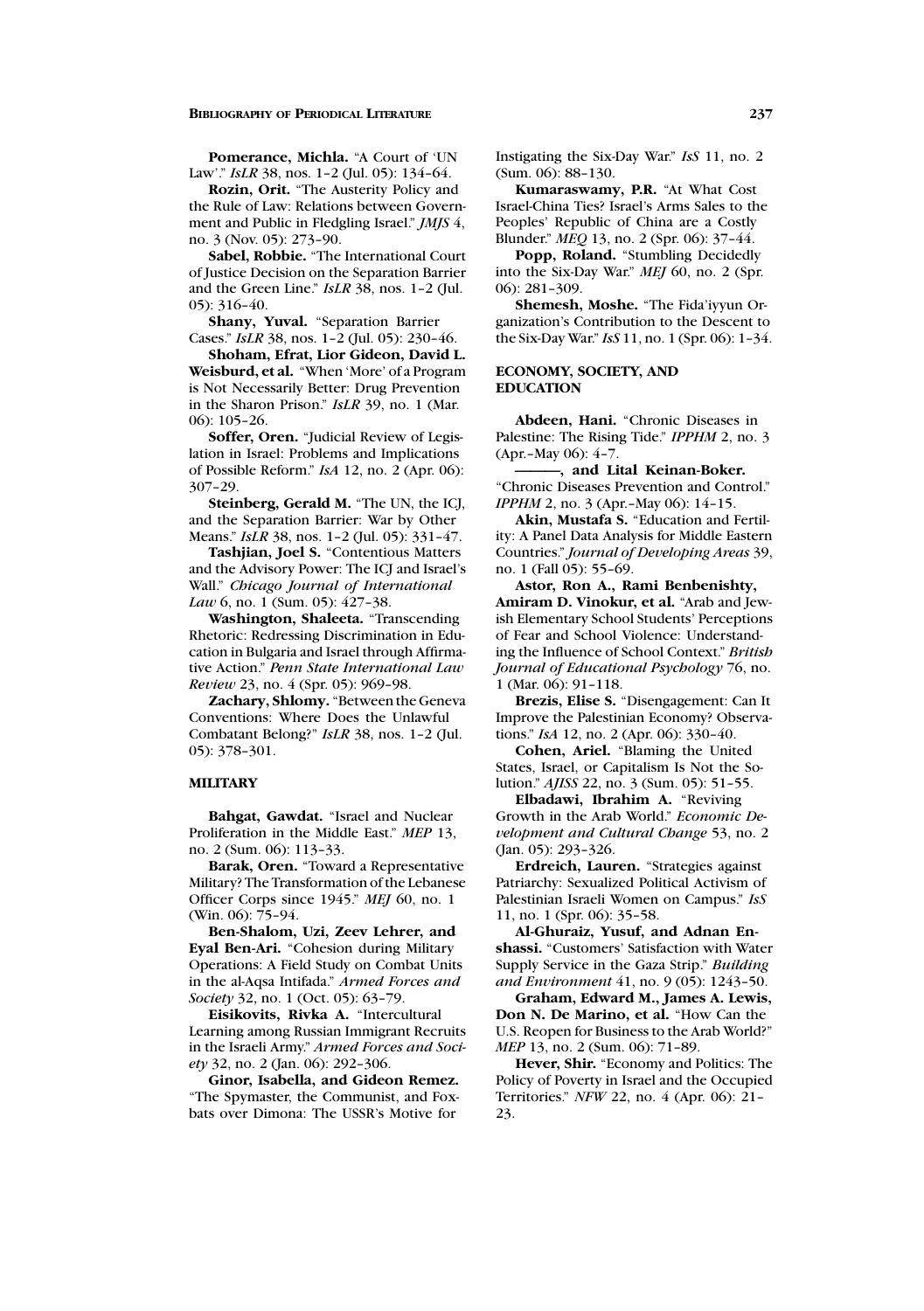**Hobfoll, Stevan E., Daphna Canetti-Nisim, and Robert J. Johnson.** "Exposure to Terrorism, Stress-Related Mental Health Symptoms, and Defensive Coping among Jews and Arabs in Israel." *Journal of Consulting and Clinical Psychology* 74, no. 2 (06): 207–18.

**Kalev, Henriette D.** "Officers as Educators: The Ex-Military in the Israeli School System." *IsA* 12, no. 2 (Apr. 06): 268–83.

**Kayyal, Mahmud.** "A Hesitant Dialogue with 'the Other': The Interactions of Arab Intellectuals with the Israeli Culture." *IsS* 11, no. 2 (Sum. 06): 54–74.

**Keinan-Boker, Lital.** "Chronic Diseases in Israel: Current Status and Importance." *IPPHM* 2, no. 3 (Apr.–May 06): 8-12.

**Mirkasymov, Bakhtiyar.** "Water Resources Issue in the Middle East Conflict." *JMEG* 1, no. 3 (Jan.–Mar. 06): 51-64.

**Motzafi-Haller, Pnina.** "The Politics of Academic Teaching in Israel: How the War Affects our Teaching of Ethnicity, Gender, and Social History." *JWH* 17, no. 4 (05): 170–76.

**Prince-Gibson, Eetta.** "Foumia Faces Chronic Renal Failure and Hypertension." *IPPHM* 2, no. 3 (Apr.–May 06): 24-25.

**Rubin, Judy C., Eleana Gordon, and Sima Wali.** "Women in the Middle East: Progress or Regress? A Panel Discussion." *MERIA* 10, no. 2 (Jun. 06): 16-38.

**Al-Sa'ed, R.** "Obstacles and Chances to Cut Pollution Load Discharges from Urban Palestine." *Water International* 30, no. 4 (05): 538–44.

**Schmidt, Søren.** "The Missed Opportunity for Economic Reform in Syria." *MP* 11, no. 1 (Mar. 06): 91–97.

**Tagar, Zechariya.** "Pollution Does Not Recognize the Green Line: Threats to Shared Water Resources and the Promise of Cooperation." *IPPHM* 2, no. 3 (Apr.–May 06): 34–35.

**Tayyebi, Seyed K., and Ahmad Googerdchian.** "Do European and Arabic Mediterranean (EAM) Countries Establish a Global Integrated Regional Trade Block (RTB)?" *Journal of Middle Eastern Geopolitics* 1, no. 2 (Oct.–Dec. 05): 33–46.

**WHO West Bank and Gaza.** "The Palestinian Public Health System at Serious Risk." *IPPHM* 2, no. 3 (Apr.-May 06): 13-14.

### **LITERATURE AND ARTS**

**Helayhel, Aala'.** "La guerre." *REP*, no. 99 (Spr. 06): 88–94.

**Lahav, Pnina.** "A Chandelier for Women:

A Tale about the Diaspora Museum and Maurycy Gottlieb's 'Day of Atonement'— Jews Praying on Yom Kippur." *IsS* 11, no. 1 (Spr. 06): 108–42.

Laïdi-Hanieh, Adila. "Arts, Identity, and Survival: Building Cultural Practices under Occupation." *JPS* 35, no. 4 (Sum. 06): 28–43.

**———.** "Le Centre Khalil Sakakini de Ramallah: L'histoire movementée d'un centre culturel." *REP*, no. 99 (Spr. 06): 62–75.

**Nocke, Alexandra.** "Israel and the Emergence of Mediterranean Identity: Expressions of Locality in Music and Literature." *IsS* 11, no. 1 (Spr. 06): 143–73.

**Possick, Chaya.** "Narratives of West Bank Women Settlers in 'Multi-Problem Families': A Case of Conflicting Master-Narratives." *Narrative Inquiry* 15, no. 2 (05): 405–20.

**Saunders, Rebecca.** "Risky Business: Edward Said as Literary Critic." *CSSAME* 25, no. 3 (05): 522–31.

### **BOOK REVIEWS**

### **REFERENCE AND GENERAL**

Cleveland, William L. **A History of the Modern Middle East** in *DOMES* 15, no. 1 (Spr. 06): 113–20 (E. El-Aswad).

Da'ami, Muhammad. **Orientalism: Western Cultural Response to Arab Islamic History** [in Arabic] in *MA* 29, no. 328 (Jun. 06): 182–86 (T. Rabi'o).

**A Guide to Islamist Movements** [in Arabic]. *SD* 42, no. 165 (Jul. 06): 206–7 (N. Tahawi).

#### **HISTORY (TO 1948) AND GEOGRAPHY**

Cohen, Naomi W. **The Americanization of Zionism, 1897–1948** in *AJH* 92, no. 2 (Jun. 06): 237–40 (M. Raider).

Fleischmann, Ellen. **The Nation and Its "New" Women: The Palestinian Women's Movement, 1920–1948** in *JWH* 18, no. 1 (06): 203–11 (C. Weber).

Friling, Tuvia. **Arrows in the Dark: David Ben-Gurion, the Yishuv Leadership, and Rescue Attempts during the Holocaust** in *IsS* 11, no. 2 (Sum. 06): 158–61 (A. Arkush); *MEJ* 60, no. 2 (Spr. 06): 385–87 (S. Hochberg).

Galili, Ziva, and Boris Morozov. **Exiled to Palestine: The Emigration of Zionist Convicts from the Soviet Union, 1924– 34** in *JPS* 35, no. 4 (Sum. 06): 71–72 (L. Brenner).

Ibrahim, Rashid al-Haj. **Defending Haifa and the Problem of Palestine: The**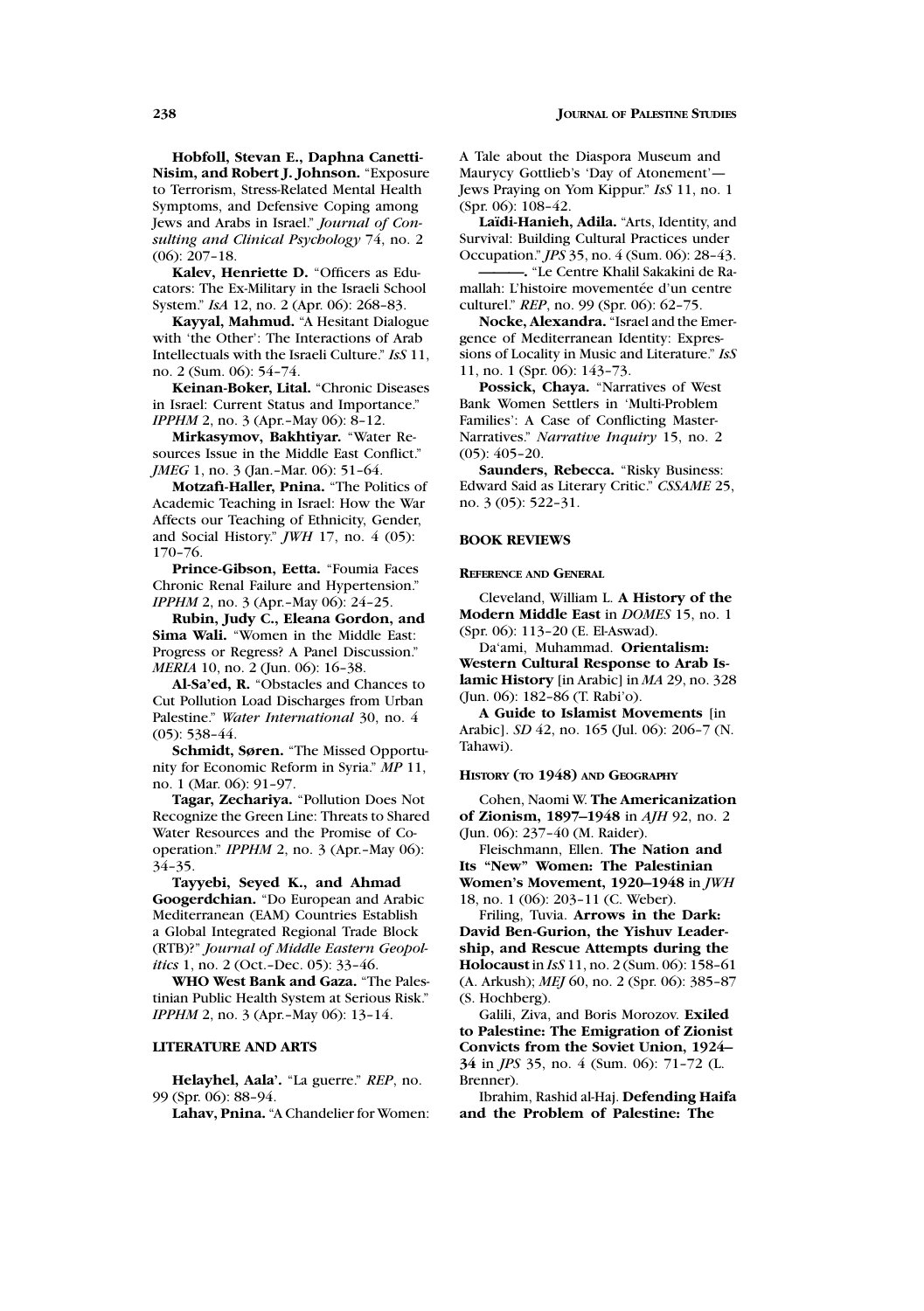### **Memoirs of Rashid al-Haj Ibrahim,**

**1891–1953** [in Arabic] in *ShA*, no. 126 (Sum. 06): 255–63 (M. Yazbek).

Karlinsky, Nahum. **California Dreaming: Ideology, Society, and Technology in the Citrus Industry of Palestine, 1890– 1939** in *JPS* 35, no. 4 (Sum. 06): 70–71 (M. LeVine).

Katz, Sheila H. **Women and Gender in Early Jewish and Palestinian Nationalism** in *JWH* 18, no. 1 (06): 203–11 (C. Weber).

Kayali, Hasan. **Arabs and Young Turks: Ottomanism, Arabism, and Islamism in the Ottoman Empire, 1908–1918** [in Arabic] in *MA* 29, no. 328 (Jun. 06): 161–81 (F. Bayat).

Khater, Akram F. **Inventing Home: Emigration, Gender, and the Middle Class in Lebanon, 1870–1920** in *JWH* 18, no. 1 (06): 203–11 (C. Weber).

LeVine, Mark. **Overthrowing Geography: Jaffa, Tel Aviv, and the Struggle for Palestine, 1880–1948** in *AHR* 111, no. 2 (06): 595 (L. Brand).

Nassar, Issam. **Different Snapshots, 1850–1948: Early Local Photography in Palestine** [in Arabic] in *MDF*, no. 66 (Spr. 06): 219–222 (M. Yamin).

Philipp, Thomas, and Christoph Schumann, eds. **From the Syrian Land to the States of Syria and Lebanon** in *AHR* 111, no. 2 (06): 597 (P. Khoury).

Provence, Michael. **The Great Syrian Revolt and the Rise of Arab Nationalism** in *MEJ* 60, no. 2 (Spr. 06): 403–4 (M. Wilson).

Tuten, Eric E. **Between Capital and Land: The Jewish National Fund's Finances and Land-Purchase Priorities in Palestine, 1939–45** in *IJMES* 38, no. 2 (May 06): 317–19 (G. Forman); *JPS* 35, no. 4 (Sum. 06): 63–68 (W. Khalidi).

#### **PALESTINIAN POLITICS AND SOCIETY**

Chatty, Dawn, and Gillian Lewando Hundt. **Children of Palestine: Experiencing Forced Migration in the Middle East** in *JPS* 35, no. 4 (Sum. 06): 77–78 (J. Peteet).

Dabbagh, Nadia T. **Suicide in Palestine: Narratives of Despair** in *AJISS* 22, no. 4 (05): 115–16 (K. Gandolfo); *MEJ* 59, no. 4 (Aut. 05): 680 (A. Baker).

Fischbach, Michael R. **Records of Dispossession: Palestinian Refugee Property and the Arab-Israeli Conflict** in *Journal of Islamic Studies* 17, no. 2 (May 06): 224–25 (M. Dumper).

Giroud, Sabri, et al. **Palestine and Palestinians: Guidebook** in *MEJ* 59, no. 4 (Aut. 05): 698–700 (M. Qumsiyeh).

Jamal, Amal. **Media Politics and Democracy in Palestine: Political Culture, Pluralism, and the Palestinian Authority** in *MEJ* 60, no. 1 (Win. 06): 177 (M. Cardaras).

Levitt, Matthew. **Politics, Charity, and Terrorism in the Service of Jihad** in *JPS* 35, no. 4 (Sum. 06): 73–74 (K. Hroub).

Payes, Shany. **Palestinian NGOs in Israel: The Politics of Civil Society** in *MEJ*

59, no. 4 (Aut. 05): 681–82 (A. Ghanim). Peteet, Julie. **Landscape of Hope and Despair: Palestinian Refugee Camps** in

*MEJ* 60, no. 2 (Spr. 06): 394–95 (L. Khalili). Qurai', Ahmad. **The Complete Palestinian Account of the Negotiations: From Oslo to the Road Map—I: Oslo**

**Negotiations, 1993** [in Arabic] in *ShA*, no. 126 (Sum. 06): 241–47 (I. 'Abd al-Fattah).

Rosenfeld, Maya. **Confronting the Occupation: Work, Education, and Political Activism of Palestinian Families in a Refugee Camp** in *American Journal of Sociology* 111, no. 3 (Nov. 05): 909–10 (E. Zureik).

Sanbar, Elias. **Les Palestiniens: La photographie d'une terre et de son peuple de 1839 a nos jours `** in *JPS* 35, no. 4 (Sum. 06): 69–70 (I. Nassar).

Schulz, Helen L., and Juliane Hammer. **Palestinians in the Diaspora: Formation of Identities and Politics of Homeland** in *American Journal of Sociology* 111, no. 3 (Nov. 05): 909–10 (E. Zureik).

Von Schubert, Katharine. **Checkpoints and Chances: Eyewitness Accounts from an Observer in Israel-Palestine** in *JPS* 35, no. 4 (Sum. 06): 72–73 (A. Shapiro); *Orient* 47, no. 1 (06): 130–31 (N. Kreitmeyr).

### **JERUSALEM**

Cline, Eric H. **Jerusalem Besieged: From Ancient Canaan to Modern Israel** in *International Journal on World Peace* 22, no. 3 (Sep. 05): 92–94 (N. Swazo).

Katz, Kimberly. **Jordanian Jerusalem** in *MEJ* 60, no. 1 (Win. 06): 169 (S. Fathi).

### **ISRAELI POLITICS, SOCIETY, AND ZIONISM**

Bar-Tal, Daniel, and Yona Teichman. **Stereotypes and Prejudice in Conflict: Representations of Arabs in Israeli-Jewish Society** in *IsS* 11, no. 2 (Sum. 06): 75–80 (D. Bar-On).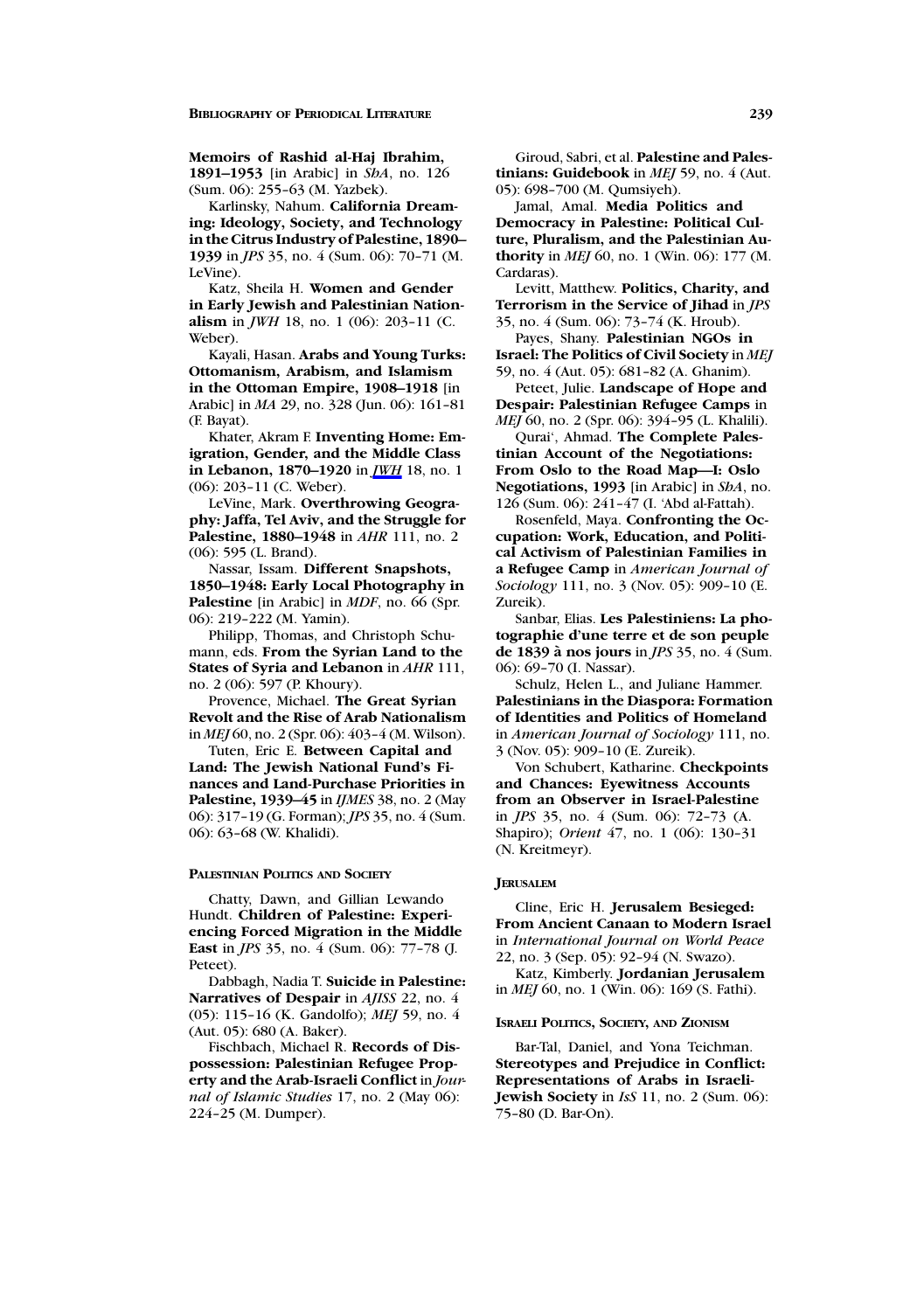Bilsky, Leora. **Transformative Justice: Israeli Identity on Trial** in *IsLR* 38, no. 3 (Dec. 05): 185–90 (A. Shapiro).

Cohen-Almagor, Raphael, ed. **Israeli Institutions at the Crossroads** in *AO* 73, no. 4 (05): 513–15 (J. Zouplna).

Finkelstein, Norman G. **Beyond Chutzpah: On the Misuse of Anti-Semitism and the Abuse of History** in *ASQ* 28, no. 1 (06): 59–66 (S. Farmer); *MEJ* 60, no. 1 (Win. 06): 183–84 (M. Saperstein).

Gorenberg, Gershom. **The Accidental Empire: Israel and the Birth of the Settlements, 1967–1977** in *New Republic* 234, no. 4760 (10 Apr. 06): 28–30 (G. Taub).

Habib, Jasmin. **Israel, Diaspora, and the Routes of National Belonging** in *IsS* 11, no. 2 (Sum. 06): 162–67 (T. Sasson).

Kushner, Tony, and Alisa Solomon, eds. **Wrestling with Zion: Progressive Jewish American Responses to the Israeli-Palestinian Conflict** in *MDF*, no. 66 (Spr. 06): 227–31 (N. Gordon).

Lefkowitz, Daniel. **Words and Stones: The Politics of Language and Identity in Israel** in *MEJ* 59, no. 4 (Aut. 05): 674 (D. Rabinowitz).

Myers, Jody. **Seeking Zion: Modernity and Messianic Activism in the Writings of Tsevi Hirsch Kalischer** in *Tradition* 38, no. 3 (05): 107–10 (A. Yedidya).

Nathan, Susan. **The Other Side of Israel: My Journey across the Jewish/ Arab Divide** in *NFW* 22, no. 4 (Apr. 06): 33-34 (I. Pappé).

Nimni, Ephraim. **The Challenge of Post-Zionism: Alternatives to Israeli Fundamentalist Politics** in *AJISS* 22, no. 3 (05): 120–22 (A. Glazer).

Philo, Greg, and Mike Berry. **Bad News from Israel** in *MDF*, no. 66 (Spr. 06): 231– 33 (B. Ahmad).

Rabinowitz, Dan, and Khawla Abu-Baker. **Coffins on Our Shoulders: The Experience of the Palestinian Citizens of Israel** in *JPS* 35, no. 4 (Sum. 06): 76–77 (S. Esmeir); *MEJ* 60, no. 2 (Spr. 06): 389–90 (S. Smooha).

Reinharz, Shulamit, and Mark A. Raider, eds. **American Jewish Women and the Zionist Enterprise** in *IsS* 11, no. 1 (Spr. 06): 204–10 (D. Divine).

Rose, Jacqueline. **The Question of Zion** in *IsS* 11, no. 1 (Spr. 06): 194–203 (E. Ottolenghi).

Sa'd al-Din, Nadia. **Zionism, Nazism, and the Problem of Peaceful Coexistence with the Other** [in Arabic] in *SD* 42, no. 165 (Jul. 06): 203–4 (A. R. Badawi).

Shatz, Adam, ed. **Prophets Outcast: A Century of Dissident Jewish Writing about Zionism and Israel** in *MDF*, no. 66 (Spr. 06): 227–31 (N. Gordon).

Zertal, Idith. **Israel's Holocaust and the Politics of Nationhood** in *AHR* 111, no. 2 (06): 596 (D. Penslar); *DOMES* 15, no. 1 (Spr. 06): 92–93 (S. Tomkins); *MEJ* 60, no. 1 (Win. 06): 167–68 (D. Divine).

### **ARAB AND MIDDLE EASTERN POLITICS**

Adam, Heribert, and Kogila Moodley. **Seeking Mandela: Peacemaking between Israelis and Palestinians** in *Society in Transition* 36, no. 2 (05): 295 (G. Harris).

Anderson, Betty S. **Nationalist Voices in Jordan: The Street and the State** in *MEJ* 59, no. 4 (Aut. 05): 678 (J. Nevo).

Bahgat, Gawdat. **Israel and the Persian Gulf: Retrospect and Prospect** in *DOMES* 15, no. 1 (Spr. 06): 90–92 (M. Aman).

Ben-Ami, Shlomo. **Scars of War, Wounds of Peace** in *Atlantic Monthly* 297, no. 3 (Apr. 06): 98–99 (B. Schwarz).

Carothers, Thomas, and Marina Ottaway, eds. **Uncharted Journey: Promoting Democracy in the Middle East** in *Democratization* 12, no. 4 (05): 607–8 (C. Heristchi); *SD* 42, no. 165 (Jul. 06): 221 (S. Shehatah).

Carroll, Katherine B. **Business as Usual? Economic Reform in Jordan** in *Economic Development and Cultural Change* 53, no. 4 (Jul. 05): 109–12 (H. Lubell).

Diamond, Larry, Marc F. Plattner, and Daniel Brumberg, eds. **Islam and Democracy in the Middle East** in *AJISS* 22, no. 3 (05): 128–30 (S. Hamid).

Dieckhoff, Alain, and Remy Leveau, dir. **Israeliens et Palestiniens: La guerre en ´** partage in *Revue Française de Science Politique* 55, nos. 5–6 (05): 973–74 (D. Trimbur).

Gelvin, James L. **The Israel-Palestine Conflict: A Hundred Years of War** in *MEJ* 60, no. 2 (Spr. 06): 371–73 (N. Caplan).

Ginat, Rami. **Syria and the Doctrine of Arab Neutralism: From Independence to Dependence** in *MEJ* 59, no. 4 (Aut. 05): 685 (N. Strindberg).

Gregg, Gary S. **The Middle East: A Cultural Psychology** in *MEJ* 60, no. 1 (Win. 06): 187 (C. Harb).

Hamzeh, Amad N. **In the Path of Hizbullah** in *Journal of Islamic Studies*, 17, no. 2 (May 06): 223–24 (B. Milton-Edwards).

Kedar, Mordechai. **Asad in Search of Legitimacy: Messages and Rhetoric in the Syrian Press, 1970–2000** in *DOMES*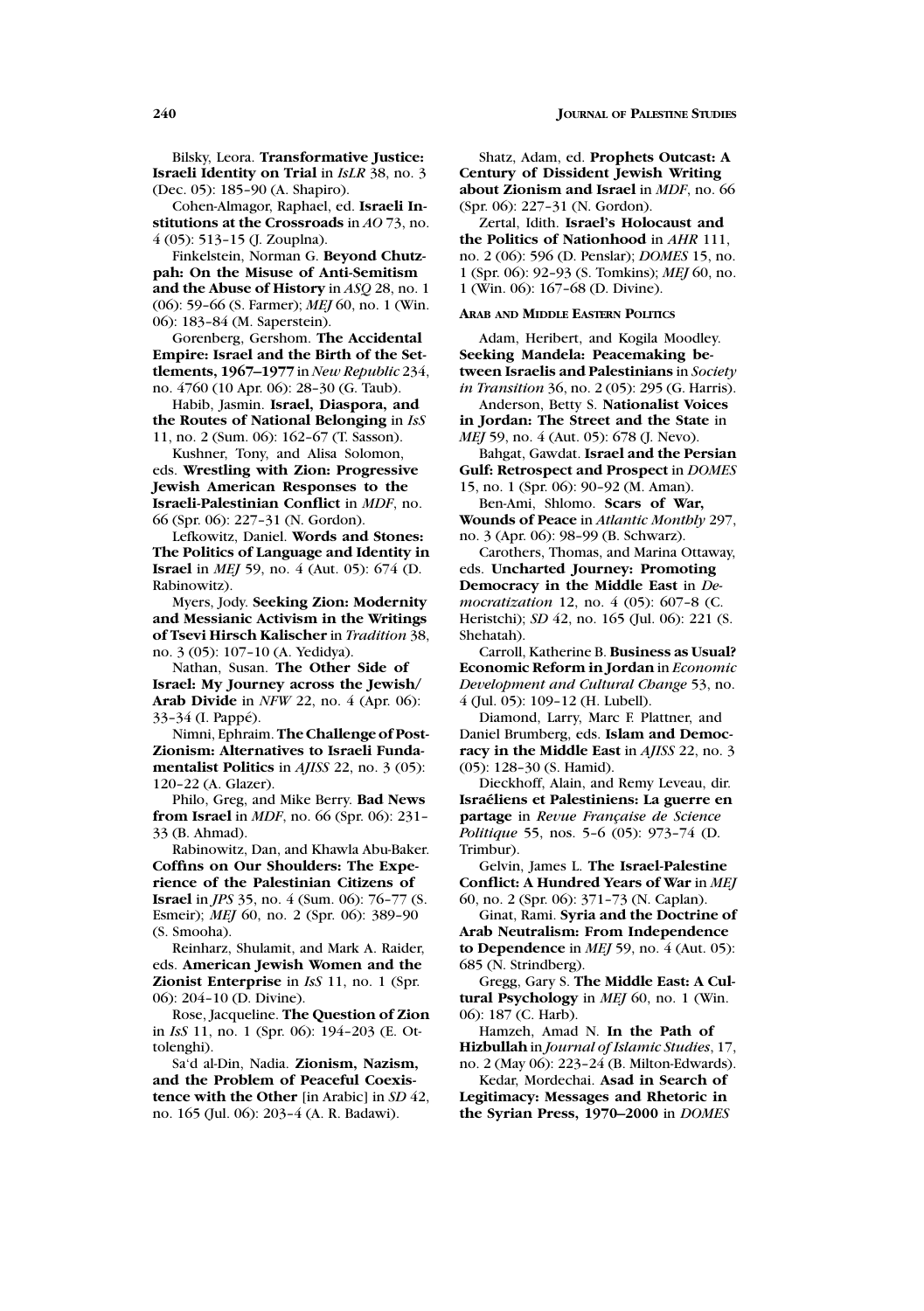15, no. 1 (Spr. 06): 80–81 (Y. Huri); *MEJ* 60, no. 2 (Spr. 06): 395–96 (R. Hinnebusch).

Khutabi, Hilmi. **Contemporary Iraq in the Greater Middle East and North Africa** [in Arabic] in *SD* 42, no. 165 (Jul. 06): 209 (M. Mahmud).

Lucas, Russell E. **Institutions and the Politics of Survival in Jordan: Domestic Responses to External Challenges, 1988–2001** in *MEJ* 59, no. 4 (Aut. 05): 677 (E. Lust-Okar).

Meital, Yoram. **Peace in Tatters: Israel, Palestine, and the Middle East** in *MEJ* 60, no. 2 (Spr. 06): 374–77 (P. Wilcox).

Mellor, Noha. **The Making of Arab News** in *MEJ* 59, no. 4 (Aut. 05): 687–88 (T. Sabry).

Nevo, Yehuda A., and Judith Koren. **Crossroads to Islam: The Origins of the Arab Religion and the Arab State** in *IJMES* 38, no. 2 (May 06): 303–4 (M. Bamyeh).

Rabinovich, Itamar. **Waging Peace: Israel and the Arabs, 1948–2003** in *Nationalism and Ethnic Politics* 12, no. 1 (Spr. 06): 124–27 (M. Klein).

Rosenberg, Jerry M. **Nation-Building: A Middle East Recovery Program** in *DOMES* 15, no. 1 (Spr. 06): 113–20 (E. El-Aswad).

Safi, Louay. **Tensions and Transitions in the Muslim World** in *AJISS* 22, no. 3 (05): 126–27 (A. Sabet).

Saikal, Amin, and Albrecht Schnabel, eds. **Democratization in the Middle East: Experiences, Struggles, Challenges** in *Democratization* 12, no. 4 (05): 609 (E. Jorum).

Salloukh, Bassel F., and Rex B. Brynen, eds. **Persistent Permeability? Regionalism, Localism, and Globalization in the Middle East** in *DOMES* 15, no. 1 (Spr. 06): 113–20 (E. El-Aswad).

Scham, Paul, Walid Salem, and Benjamin P. Pogrund. **Shared Histories: A Palestinian-Israeli Dialogue** in *MEJ* 59, no. 4 (Aut. 05): 668–70 (C. Smith).

Sizer, Stephen. **Christian Zionism: Road-map to Armageddon?** in *JPS* 35, no. 4 (Sum. 06): 80 (M. Chmiel).

**The Third Arab Human Development Report 2004: Toward Freedom in the Arab World** in *AFPI* 28, no. 1 (Feb. 06): 83–85 (H. Fereydoun).

Tilley, Virginia. **The One-State Solution: A Breakthrough for Peace in the Israeli-Palestinian Deadlock** in *JPS* 35, no. 4 (Sum. 06): 79–80 (L. Farsakh); *MEJ* 60, no. 1 (Win. 06): 158 (A. Biletsky).

Ziad, Radwan. **The Coming Peace: Syrian-Israeli Peace Negotiations** [in Arabic] in *MDF*, no. 66 (Spr. 06): 223–26 (F. Kilani).

#### **INTERNATIONAL RELATIONS**

Abu-Lebdeh, Hatem S. **Conflict and Peace in the Middle East: National Perceptions and United States–Jordan Relations** in *DOMES* 15, no. 1 (Spr. 06): 113–20 (E. El-Aswad).

Anderson, Irvine H. **Biblical Interpretation and Middle East Policy: The Promised Land, America, and Israel 1917–2002** in *International Journal on World Peace* 22, no. 3 (Sep. 05): 92–94 (N. Swazo); *Journal of American History* 92, no. 4 (Mar. 06): 1492–93 (H. Druks).

Baghdadi, 'Abd al-Salam Ibrahim. **Arab Communities in Africa: A Study on the Conditions of Arab Minorities in Sub-Saharan Africa** [in Arabic] in *MA* 29, no. 329 (Jul. 06): 181–85 (M. Zaidi).

Bass, Warren. **Support Any Friend: Kennedy's Middle East and the Making of the U.S.-Israel Alliance** in *AJH* 92, no. 2 (Jun. 06): 231–32 (N. Citino).

Ben Natan, Asher, and Niels Hansen, eds. **Israel und Deutschland** in *Verfassung und Recht in Übersee* 38, no. 4 (05): 483-84 (K. Leuteritz).

Bialer, Uri. **Cross on the Star of David: The Christian World in Israel's Foreign Policy, 1948–1967** in *MEJ* 60, no. 2 (Spr. 06): 387–89 (Z. Levey).

Byman, Daniel. **Deadly Connections: States that Sponsor Terrorism** in *MEJ* 60, no. 1 (Win. 06): 181–82 (J. Bale).

Daalder, Ivo, Nicole Gnesotto, and Philip Gordon. **Crescent of Crisis: U.S.- European Strategy for the Greater Middle East** in *AFPI* 28, no. 3 (Jun. 06): 271–73 (F. Hoveyda); *SD* 42, no. 165 (Jul. 06): 217–19 (A. Mahjoub).

Dorraj, Manochehr, ed. **Middle East at the Crossroads: The Changing Political Dynamics and the Foreign Policy Challenges** in *DOMES* 15, no. 1 (Spr. 06): 113–20 (E. El-Aswad).

Faath, Sigrid, ed. **Anti-Americanism in the Islamic World** in *MA* 29, no. 327 (May 06): 143–53 (S. Karam).

Ganin, Zvi. **An Uneasy Relationship: American Jewish Leadership and Israel, 1948–1957** in *AJH* 92, no. 2 (Jun. 06): 243– 44 (M. Raffel).

Hahn, Peter L. **Caught in the Middle East: U.S. Policy toward the Arab-Israeli Conflict, 1945–1961** in *DH* 30, no. 1 (Jan. 06): 157 (C. Smith).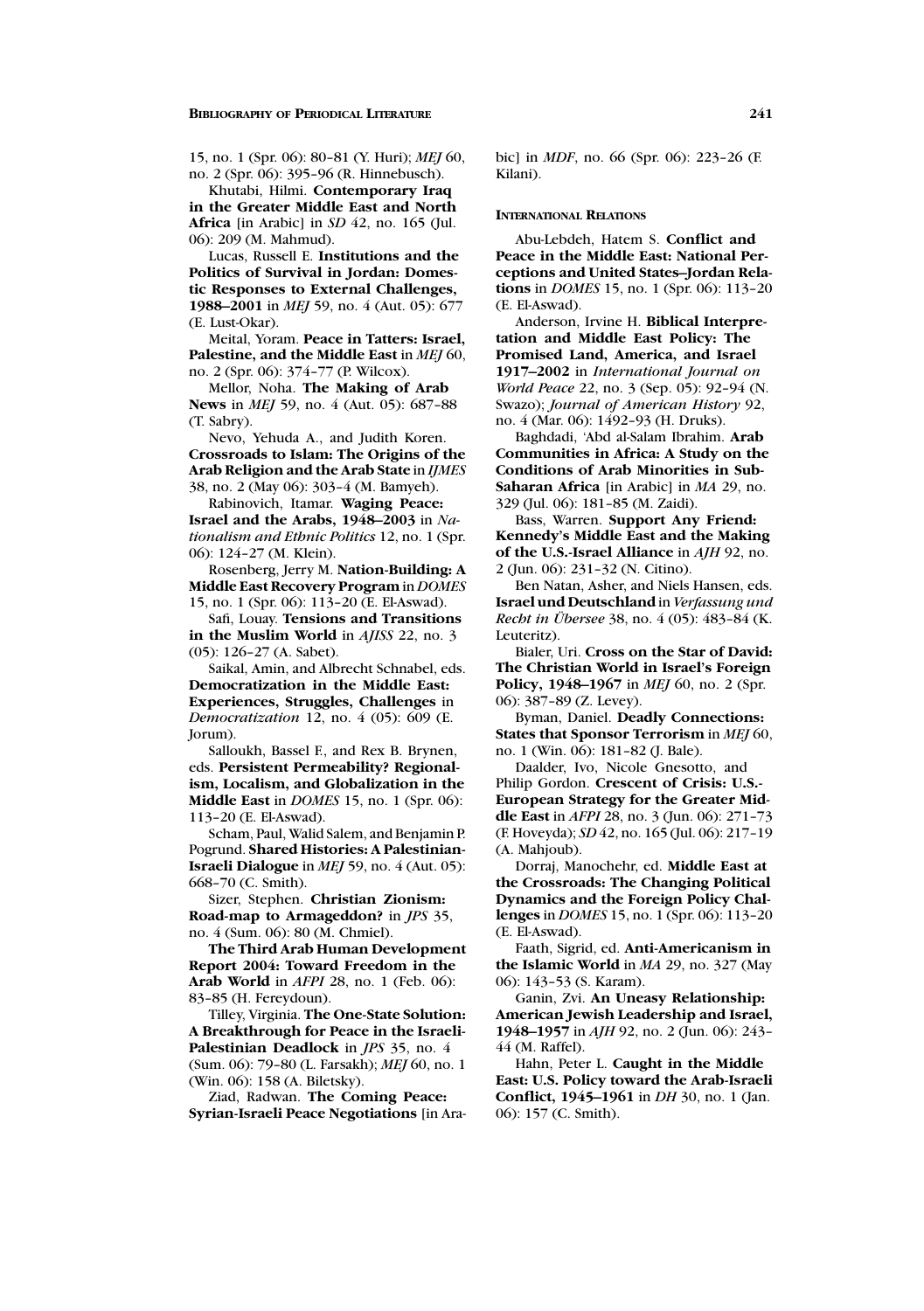Halliday, Fred. **The Middle East in International Relations** in *MEJ* 60, no. 2 (Spr. 06): 401–3 (G. Nonneman).

Jelinek, Yeshayahu A. **Deutschland und Israel 1945–1965: Ein neurotisches Verhaltnis ¨** in *German Studies Review* 28, no. 3 (05): 685 (R. Steininger).

Khalidi, Rashid. **Resurrecting Empire: Western Footprints and America's Perilous Path in the Middle East** in *AJISS* 22, no. 4 (05): 112–14 (S. Abboud).

Laskier, Michael. **Israel and the Maghreb: From Statehood to Oslo** in *IsS* 11, no. 1 (Spr. 06): 211–15 (H. Saadon).

Terry, Janice J. **U.S. Foreign Policy in the Middle East: The Role of Lobbies and Special Interest Groups** in *Fletcher Forum of World Affairs* 30, no. 1 (06): 233–38 (B. Bevan).

Waage, Hilde H. **"Peacemaking is a Risky Business": Norway's Role in the Peace Process in the Middle East, 1993– 96** in *MEJ* 60, no. 2 (Spr. 06): 373–74 (T. Rosmer).

Yaqub, Salim. **Containing Arab Nationalism: The Eisenhower Doctrine in the Middle East** in *DH* 29, no. 5 (Nov. 05): 885 (P. Jankowski).

#### **LAW**

Boyle, Francis A. **Palestine, Palestinians, and International Law** in *Orient* 47, no. 1 (06): 129–30 (L. Watzal).

Hajjar, Lisa. **Courting Conflict: The Israeli Military Court System in the West Bank and Gaza** in *DOMES* 15, no. 1 (Spr. 06): 82–83 (J. Jefferson).

Kretzmer, David. **The Occupation of Justice: The Supreme Court of Israel and the Occupied Territories** in *IsLR* 38, no. 3 (Dec. 05): 154–69 (M. Sfard).

Penev, Katharina. **Minderheitenrechte der Araber in Israel** in *Orient* 47, no. 1 (06): 131–32 (A. Timm).

#### **MILITARY**

'Abd al-Salam, Muhammad. **The Creation of a Nuclear-Free Zone in the Middle East** [in Arabic] in *SD* 42, no. 165 (Jul. 06): 201–2 (Y. Amran).

Drory, Zeev. **Israel's Reprisal Policy 1953–1956: The Dynamics of Military Retaliation** in *AO* 74, no. 1 (06): 140–42 (J. Zouplna).

Pollack, Kenneth M. **Arabs at War: Military Effectiveness, 1948–1991** in *Armed Forces and Society* 31, no. 3 (Spr. 05): 471– 73 (B. Salmoni).

#### **ECONOMY, SOCIETY, AND EDUCATION**

Antoun, Richard T. **Documenting Transnational Migration: Jordanian Men Working and Studying in Europe, Asia, and North America** in *MEJ* 60, no. 1 (Win. 06): 170 (R. Stockton).

Clark, Janine A. **Islam, Charity, and Activism: Middle-Class Networks and Social Welfare in Egypt, Jordan, and Yemen** in *American Journal of Sociology* 111, no. 4 (Jan. 06): 1270–71 (C. Kurzman).

Doumato, Eleanor A., ed. **Women and Globalization in the Arab Middle East: Gender, Economy, and Society** in *Journal of Middle East Women's Studies* 2, no. 2 (Spr. 06): 143–46 (R. Stephan).

Droeber, Julia. **Dreaming of Change: Young Middle-Class Women and Social Transformation in Jordan** in *Orient* 47, no. 1 (06): 133–35 (A. Pfannkuch).

Falk, Avner. **Fratricide in the Holy Land: A Psychoanalytic View of the Arab-Israeli Conflict** in *MEJ* 60, no. 1 (Win. 06): 159–60 (J. Montville).

Haddad, Mohanna. **Guest in a Hostile Society: Notes of the First Professor from an Arab University on Sabbatical Year in Israel** in *MEJ* 60, no. 1 (Win. 06): 161 (P. Scham).

Hasso, Frances S. **Resistance, Repression, and Gender Politics in Occupied Palestine and Jordan** in *Journal of Middle East Women's Studies* 2, no. 2 (Spr. 06): 146–49 (T. Dankel).

League of Arab States. **Unified Arab Economic Report, 2005** [in Arabic] in *ShA*, no. 126 (Sum. 06): 234–39 (N. Sahli).

Stein, Rebecca L., and Ted Swedenburg, eds. **Palestine, Israel, and the Politics of Popular Culture** in *DOMES* 15, no. 1 (Spr. 06): 111–12 (D. Divine).

Sucharov, Mira M. **The International Self: Psychoanalysis and the Search for Israeli-Palestinian Peace** in *IsS* 11, no. 2 (Sum. 06): 81–87 (A. Flashman).

#### **LITERATURE AND ARTS**

Brenner, Rachel F. **Inextricably Bonded: Israeli Arab and Jewish Writers Re-Visioning Culture** in *IJMES* 38, no. 2 (May 06): 319–20 (S. Goldman).

Danniel, Danniel, and Juliano Mer Khamis, directors. **Arna's Children** [film] in *Radical Teacher*, no. 74 (05): 38 (U. Avnery).

Furman, Andrew. **Israel through the Jewish-American Imagination: A Survey of Jewish-American Literature on Israel,**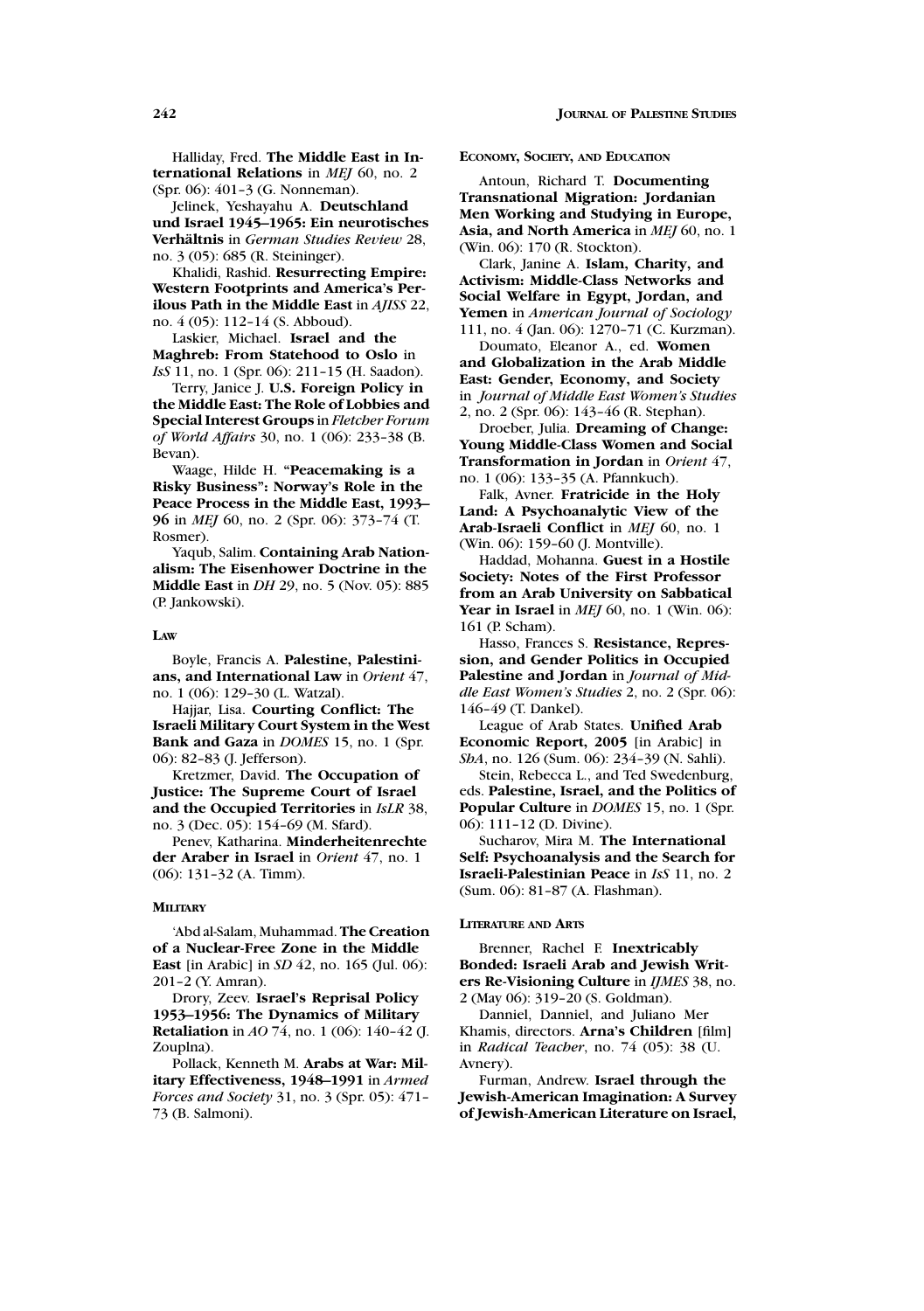**1928–1995** in *Melus* 30, no. 2 (05): 256–59 (A. Kratka).

Jabotinsky, Vladimir. **The Five** in *New Republic* (19 Dec. 05): 33–35 (H. Halkin).

Jayyusi, Salma K. **Modern Arabic Fiction: An Anthology** in *DOMES* 15, no. 1 (Spr. 06): 103–5 (I. Boullata).

Meyer, Günter, ed. Die Arabische Welt **im Spiegel der Kulturgeographie** in *Orient* 47, no. 1 (06): 128-29 (K. Hörner).

Regev, Motti, and Edwin Seroussi. **Popular Music and National Culture in Israel** in *American Journal of Sociology* 111, no. 4 (Jan. 06): 1245–46 (T. Denora).

Sasson, Victor. **Destined to Die: A Novel about Palestinian Youth as Fighters and Suicide Bombers** in *MEJ* 59, no. 4 (Aut. 05): 689–90 (S. Salih).

Snir, Reuven. **Palestinian Theatre** in *JPS* 35, no. 4 (Sum. 06): 75–76 (R. Shehadeh).

Spielberg, Steve, director. **Munich** [film] in *IsS* 11, no. 2 (Sum. 06): 168–71 (K. Waltzer).

### **REPORTS RECEIVED**

Aronson, Geoffrey. **Financing the Palestinian Authority.** Canada: International Development and Research Center, 25 May 06.

Bolle, Mary Jane. **Middle East Free Trade Area: Progress Report.** Washington: Congressional Research Service, Library of Congress, 27 Jan. 06.

**———**, Alfred Prados, and Jeremy M Sharp. **Qualifying Industrial Zones in Jordan and Egypt.** Washington: Congressional Research Service, Library of Congress, 26 Jan. 06.

Independent Panel for the BBC Governors.**Report of the Independent Panel for the BBC Governors on Impartiality of BBC Coverage of the Israeli-Palestinian Conflict.** Apr. 06.

International Labor Office. **The Situation of Workers in the Occupied Arab Territories.** Geneva: International Labor Office, May 06.

### **BIBLIOGRAPHY SOURCE ABBREVIATIONS**

- AFPI (American Foreign Policy Interests)<br>AHR (American Historical Review)
- (American Historical Review)
- AJH (American Jewish History)
- AJISS (American Journal of Islamic Social Sciences)
- AO (Archiv Orientàlní)<br>ASO (Arab Studies Ouart
- (Arab Studies Quarterly)
- AWG (Arab World Geographer)

Lein, Yehezkel, and Alon Cohen-Lifshitz. **Under the Guise of Security: Routing the Separation Barrier to Enable the Expansion of Israeli Settlements in the West Bank.** Jerusalem: Bimkom, B'Tselem, Dec. 05.

Office of the Special Envoy for Disengagement. **Periodic Report.** Apr. 06.

Palestine Monetary Authority, Palestinian Central Bureau of Statistics, and Palestine Economic Policy Research Institute. **Quarterly Economic and Social Monitor.** Apr. 06.

Palestinian Central Bureau of Statistics. **Quarterly Indicators Bulletin, 1st Quarter 2006.** Palestinian National Authority, 1 Apr. 06.

Palestinian Monitoring Group. **Israel's Escalating Colonization of the Occupied Palestinian Territory: The Case of the Salfit Governate.** 22 Mar. 06.

The Peres Center for Peace. **Palestinian and Israeli Private Sectors Severely Hurt by Prolonged Closure of Karni Border Crossing.** Jerusalem: Peres Center for Peace, 8 May 06.

El-Samhouri, Mohammed. **Humanitarian Conditions in the Palestinian Territories: Short and Long-Term Perspectives on a Developing Crisis.** Rice University, James A. Baker III Institute for Public Policy, May 06.

United Nations. **Assessment of the Future Humanitarian Risks in the Occupied Palestinian Territory.** New York and Geneva: United Nations, 11 Apr. 06.

United Nations Conference on Trade and Development (UNCTAD). **The Palestinian War-Torn Economy: Aid, Development and State Formation.** New York, Geneva: UNCTAD, 5 Apr. 06.

Werner, Helmut. **EU Financing to Palestinian Authority.** Brussels, Belgium: European Parliament, Budgetary Support Unit, 11 Apr. 06.

World Bank. **The Impending Palestinian Fiscal Crisis, Potential Remedies.** Washington: World Bank, 7 May 06.